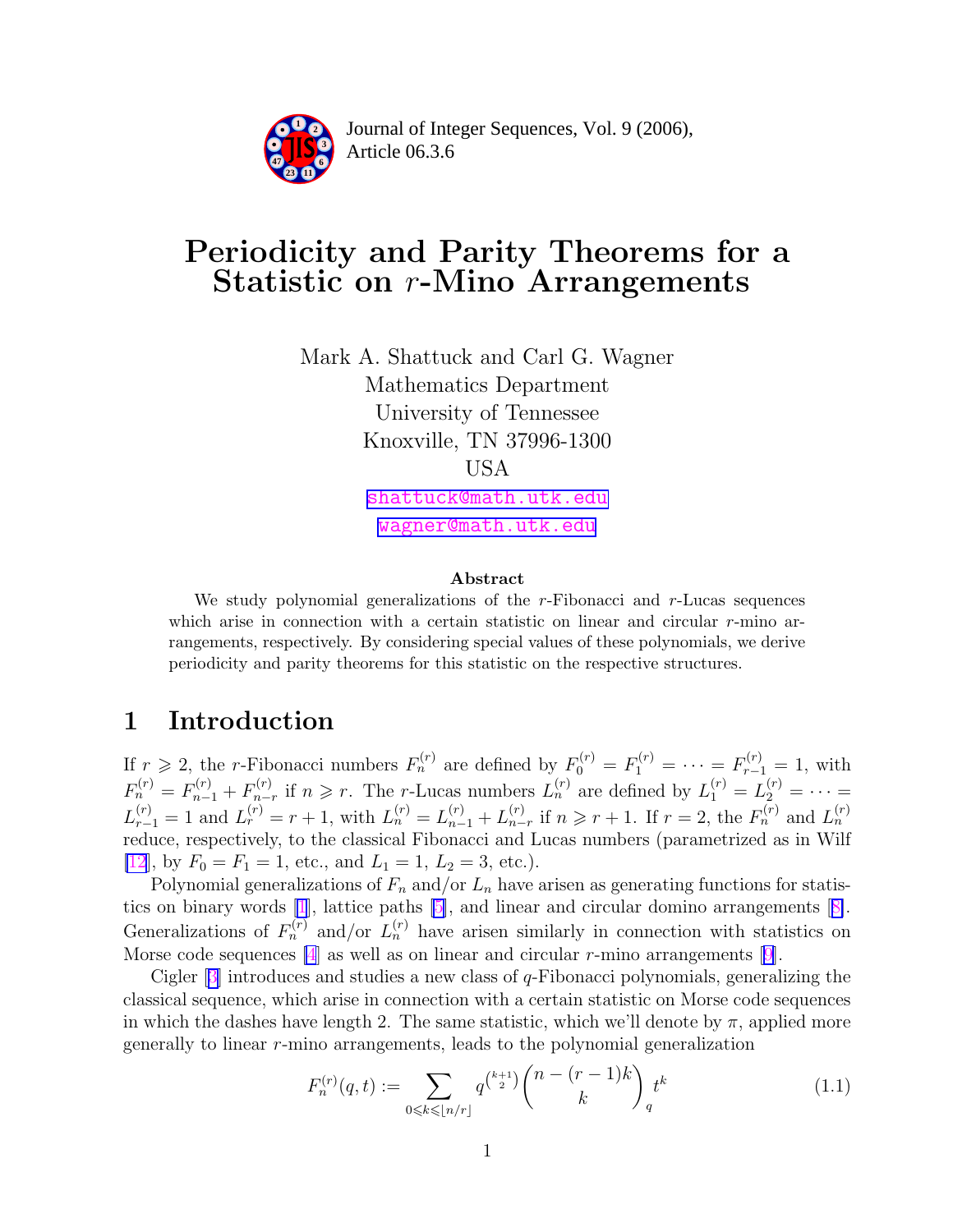<span id="page-1-0"></span>of  $F_n^{(r)}$ . A natural extension of this  $\pi$  statistic to circular r-mino arrangements leads to the new polynomial generalization

$$
L_n^{(r)}(q,t) := \sum_{0 \le k \le \lfloor n/r \rfloor} q^{\binom{k+1}{2}} \left[ \frac{(r-1)k_q + (n - (r-1)k)_q}{(n - (r-1)k)_q} \right] \binom{n - (r-1)k}{k}_q t^k \tag{1.2}
$$

of  $L_n^{(r)}$ .

In addition to deriving the above closed forms for  $F_n^{(r)}(q,t)$  and  $L_n^{(r)}(q,t)$ , we present both algebraic and combinatorial evaluations of  $F_n^{(r)}(-1, t)$  and  $L_n^{(r)}(-1, t)$ , as well as determine when the sequences  $F_n^{(r)}(-1,1)$  and  $L_n^{(r)}(-1,1)$  are periodic. Our algebraic proofs make frequent use of the identity [\[11,](#page-16-0) pp. 201–202]

$$
\sum_{n\geq 0} \binom{n}{k}_q x^n = \frac{x^k}{(1-x)(1-qx)\cdots(1-q^kx)}, \qquad k \in \mathbb{N}.
$$
 (1.3)

Our combinatorial proofs are based on the fact that  $F_n^{(r)}(q,t)$  and  $L_n^{(r)}(q,t)$  are bivariate generating functions for a pair of statistics defined, respectively, on linear and circular arrangements of r-minos. We also describe some variants of the  $\pi$  statistic on circular domino arrangements which lead to additional polynomial generalizations of the Lucas sequence.

In what follows,  $\mathbb N$  and  $\mathbb P$  denote, respectively, the nonnegative and positive integers. Empty sums take the value 0 and empty products the value 1, with  $0^0 := 1$ . If q is an indeterminate, then  $0_q := 0$ ,  $n_q := 1 + q + \cdots + q^{n-1}$  for  $n \in \mathbb{P}$ ,  $0_q^{\dagger} := 1$ ,  $n_q^{\dagger} := 1_q 2_q \cdots n_q$  for  $n \in \mathbb{P}$ , and

$$
\binom{n}{k}_q := \begin{cases} \frac{n_q^!}{k_q^!(n-k)_q^!}, & \text{if } 0 \leq k \leq n; \\ 0, & \text{if } k < 0 \text{ or } 0 \leq n < k. \end{cases} \tag{1.4}
$$

A useful variation of  $(1.4)$  is the well known formula [[10,](#page-16-0) p. 29]

$$
\binom{n}{k}_q = \sum_{\substack{d_0 + d_1 + \dots + d_k = n - k \\ d_i \in \mathbb{N}}} q^{0d_0 + 1d_1 + \dots + kd_k} = \sum_{t \ge 0} p(k, n - k, t) q^t,\tag{1.5}
$$

where  $p(k, n - k, t)$  denotes the number of partitions of the integer t with at most  $n - k$ parts, each no larger than k.

#### 2 Linear r-Mino Arrangements

Let  $\mathcal{R}_{n,k}^{(r)}$  denote the set of coverings of the numbers  $1, 2, \ldots, n$  arranged in a row by k indistinguishable r-minos and  $n - rk$  indistinguishable squares, where pieces do not overlap, an r-mino,  $r \geqslant 2$ , is a rectangular piece covering r numbers, and a *square* is a piece covering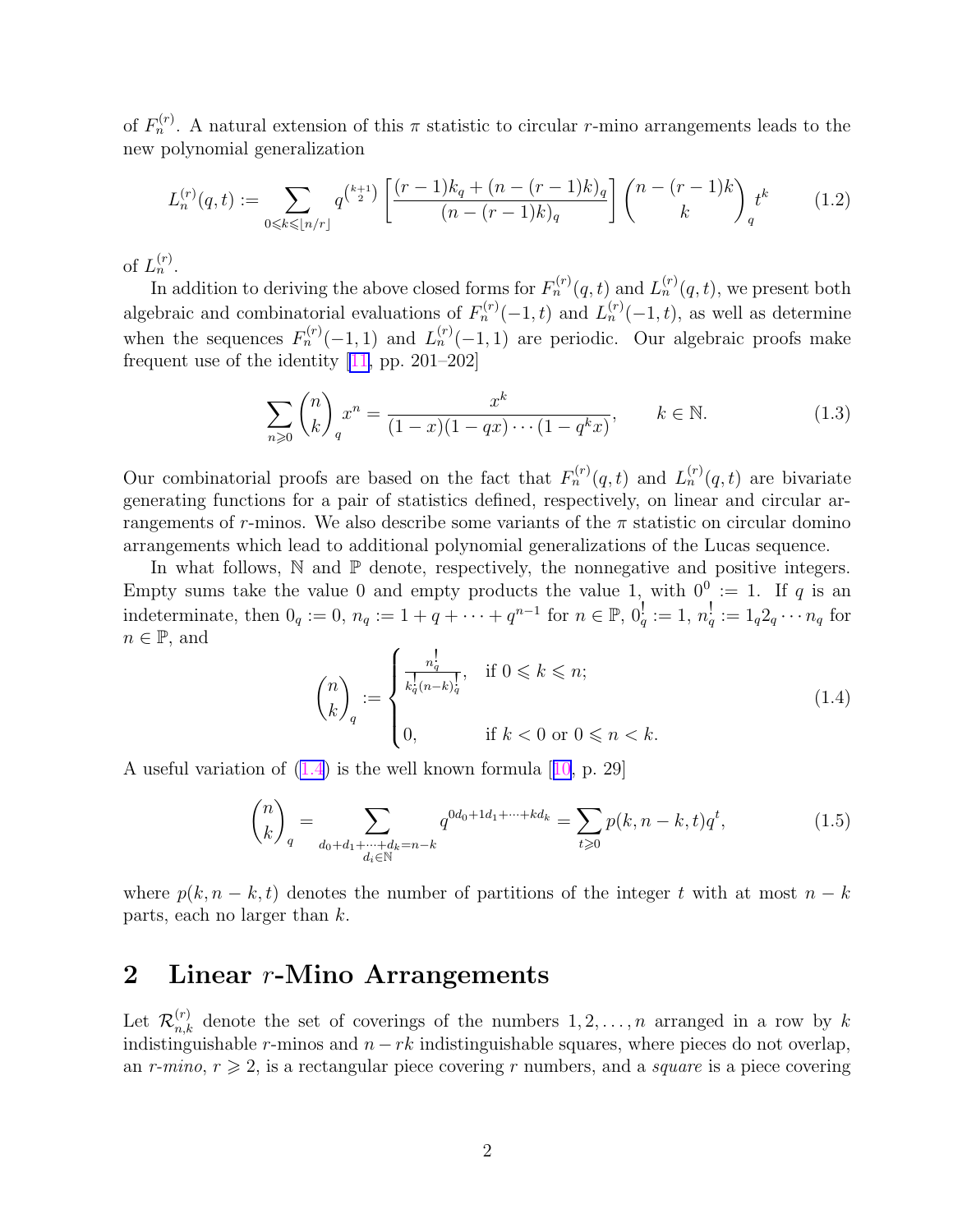<span id="page-2-0"></span>a single number. Each such covering corresponds uniquely to a word in the alphabet  $\{r, s\}$ comprising k r's and  $n - rk$  s's so that

$$
|\mathcal{R}_{n,k}^{(r)}| = \binom{n - (r - 1)k}{k}, \qquad 0 \le k \le \lfloor n/r \rfloor, \tag{2.1}
$$

for all  $n \in \mathbb{P}$ . (If we set  $\mathcal{R}_{0,0}^{(r)} = \{\emptyset\}$ , the "empty covering," then  $(2.1)$  holds for  $n = 0$  as well.) In what follows, we will identify coverings c with such words  $c_1c_2 \cdots$  in  $\{r, s\}$ . With

$$
\mathcal{R}_n^{(r)} := \bigcup_{0 \le k \le \lfloor n/r \rfloor} \mathcal{R}_{n,k}^{(r)}, \qquad n \in \mathbb{N},\tag{2.2}
$$

it follows that

$$
|\mathcal{R}_n^{(r)}| = \sum_{0 \le k \le \lfloor n/r \rfloor} \binom{n - (r - 1)k}{k} = F_n^{(r)},\tag{2.3}
$$

where  $F_0^{(r)} = F_1^{(r)} = \cdots = F_{r-1}^{(r)} = 1$ , with  $F_n^{(r)} = F_{n-1}^{(r)} + F_{n-1}^{(r)}$  $_{n-r}^{(r)}$  if  $n \geq r$ . Note that

$$
\sum_{n\geqslant 0} F_n^{(r)} x^n = \frac{1}{1 - x - x^r}.
$$
\n(2.4)

Given a covering  $c = c_1 c_2 \cdots$ , let

$$
\pi(c) := \sum_{i:c_i=r} i; \tag{2.5}
$$

note that  $\pi(c)$  gives the total resulting when one counts the number of pieces preceding each r-mino, inclusive, and adds up these numbers.

Let

$$
F_n^{(r)}(q,t) := \sum_{c \in \mathcal{R}_n^{(r)}} q^{\pi(c)} t^{v(c)}, \qquad n \in \mathbb{N},
$$
\n(2.6)

where  $v(c) :=$  the number of r-minos in the covering c.

Categorizing linear covers of  $1, 2, ..., n$  according to whether the piece covering n is a square or r-mino yields the recurrence relation

$$
F_n^{(r)}(q,t) = F_{n-1}^{(r)}(q,t) + q^{n-r+1} t F_{n-r}^{(r)}(q,t/q^{r-1}), \qquad n \ge r,
$$
\n(2.7)

with  $F_i^{(r)}$  $i^{(r)}(q,t) = 1$  if  $0 \leqslant i \leqslant r-1$ , since the total number of pieces in  $c \in \mathcal{R}_m^{(r)}$  is  $m - (r - 1)v(c)$ . Categorizing covers of 1,2,...,n according to whether the piece covering 1 is a square or r-mino yields

$$
F_n^{(r)}(q,t) = F_{n-1}^{(r)}(q,qt) + qtF_{n-r}^{(r)}(q,qt), \qquad n \geq r.
$$
 (2.8)

By combining relations (2.7) and (2.8), one gets a recurrence for  $F_n^{(r)}(q,t)$  for each number q and t. For example when  $r = 3$ , this is

$$
F_n^{(3)}(q,t) = F_{n-1}^{(3)}(q,t) + q^{n-2}tF_{n-5}^{(3)}(q,t) + q^{n-3}(1+q)t^2F_{n-7}^{(3)}(q,t) + q^{n-3}t^3F_{n-9}^{(3)}(q,t).
$$
 (2.9)

The  $F_n^{(r)}(q,t)$  have the following explicit formula.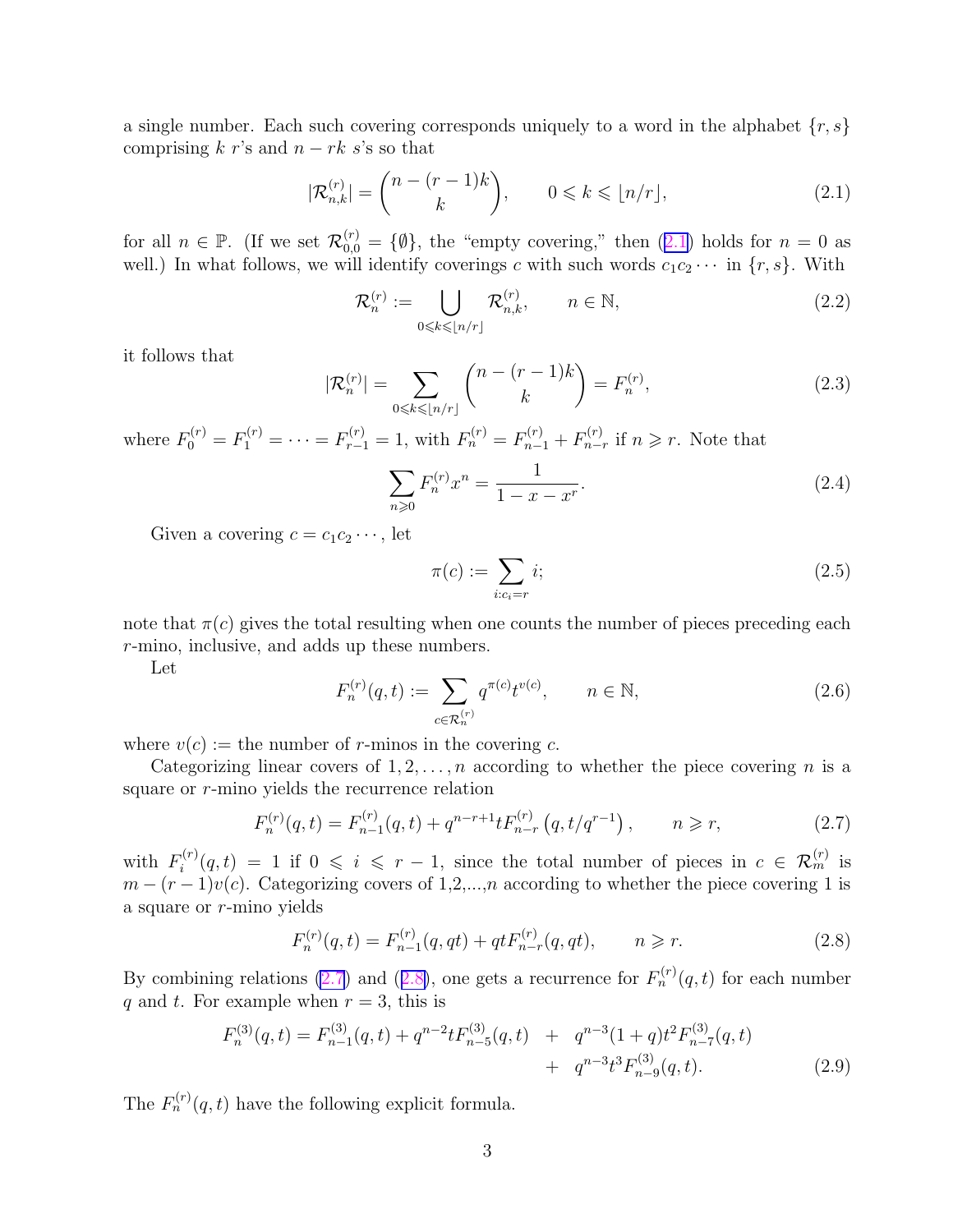<span id="page-3-0"></span>**Theorem 2.1.** For all  $n \in \mathbb{N}$ ,

$$
F_n^{(r)}(q,t) = \sum_{0 \le k \le \lfloor n/r \rfloor} q^{\binom{k+1}{2}} \binom{n-(r-1)k}{k}_q t^k.
$$
 (2.10)

Proof. It clearly suffices to show that

$$
\sum_{c \in \mathcal{R}_{n,k}^{(r)}} q^{\pi(c)} = q^{\binom{k+1}{2}} \binom{n-(r-1)k}{k}_q.
$$

Each  $c \in \mathcal{R}_{n,k}^{(r)}$  corresponds uniquely to a sequence  $(d_0, d_1, \ldots, d_k)$ , where  $d_0$  is the number of squares following the  $k^{th}$  r-mino (counting from left to right) in the covering c,  $d_k$  is the number of squares preceding the first r-mino, and, for  $0 < i < k$ ,  $d_{k-i}$  is the number of squares between the  $i^{th}$  and  $(i+1)^{st}$  r-mino. Then  $\pi(c) = (d_k + 1) + (d_k + d_{k-1} + 2) + \cdots$  $(d_k + d_{k-1} + \cdots + d_1 + k) = \binom{k+1}{2}$  $\binom{+1}{2}$  +  $kd_k + (k-1)d_{k-1} + \cdots + 1d_1$  so that

$$
\sum_{c \in \mathcal{R}_{n,k}^{(r)}} q^{\pi(c)} = q^{\binom{k+1}{2}} \sum_{\substack{d_0 + d_1 + \dots + d_k = n - rk \\ d_i \in \mathbb{N}}} q^{0d_0 + 1d_1 + \dots + kd_k}
$$
\n
$$
= q^{\binom{k+1}{2}} \binom{n - (r-1)k}{k}_q,
$$

by  $(1.5)$  $(1.5)$ .

**Theorem 2.2.** The ordinary generating function of the sequence  $(F_n^{(r)}(q,t))_{n\geqslant0}$  is given by

$$
\sum_{n\geqslant 0} F_n^{(r)}(q,t)x^n = \sum_{k\geqslant 0} \frac{q^{\binom{k+1}{2}} t^k x^{rk}}{(1-x)(1-qx)\cdots(1-q^kx)}.
$$
\n(2.11)

 $\Box$ 

 $\Box$ 

*Proof.* By  $(2.10)$  and  $(1.3)$  $(1.3)$  $(1.3)$ ,

$$
\sum_{n\geqslant 0} F_n^{(r)}(q,t)x^n = \sum_{n\geqslant 0} \left( \sum_{0 \leqslant k \leqslant \lfloor n/r \rfloor} q^{\binom{k+1}{2}} \binom{n-(r-1)k}{k} t^k \right) x^n
$$
\n
$$
= \sum_{k\geqslant 0} q^{\binom{k+1}{2}} t^k x^{(r-1)k} \sum_{n\geqslant kr} \binom{n-(r-1)k}{k} x^{n-(r-1)k}
$$
\n
$$
= \sum_{k\geqslant 0} q^{\binom{k+1}{2}} t^k x^{(r-1)k} \cdot \frac{x^k}{(1-x)(1-qx)\cdots(1-q^k x)}.
$$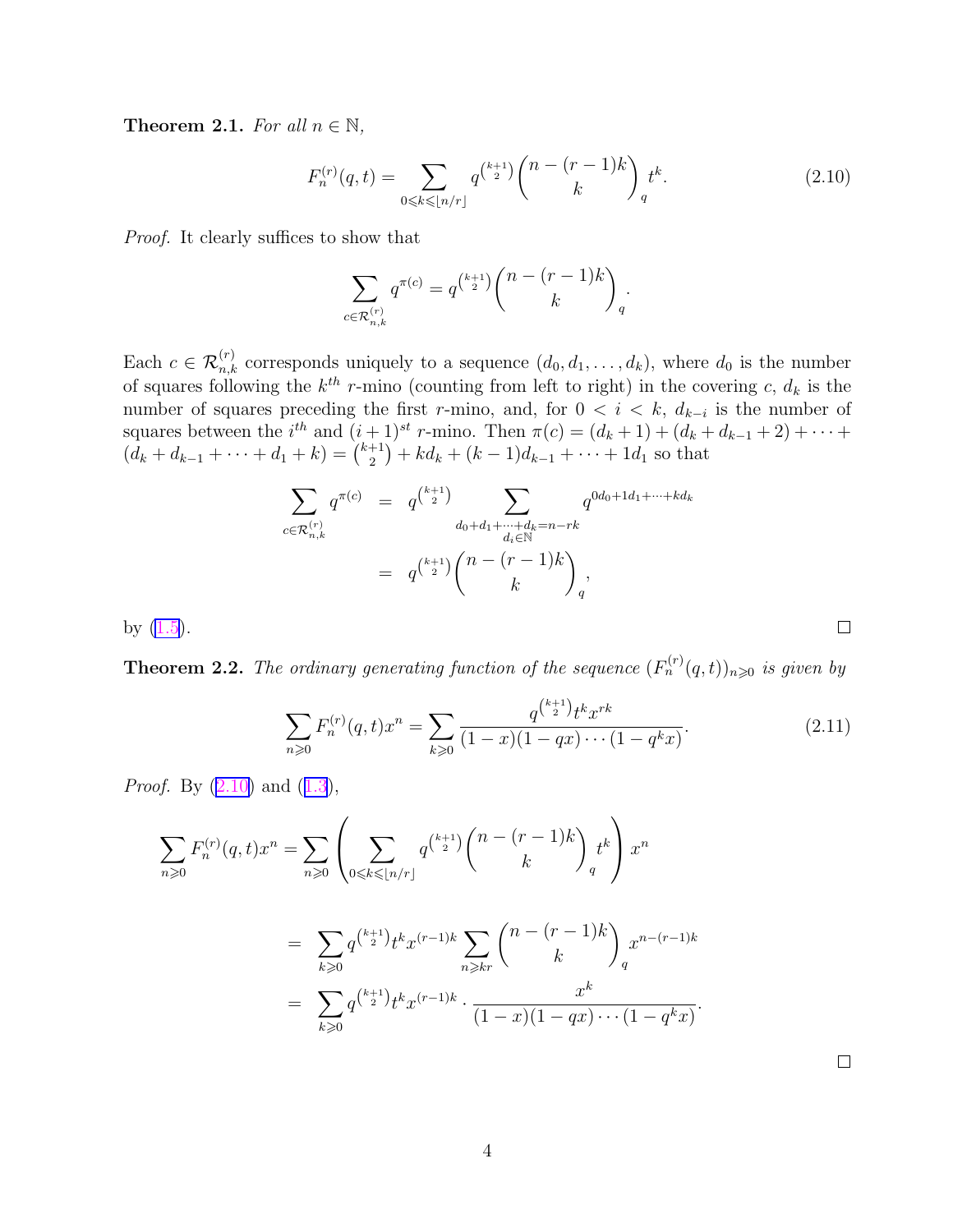<span id="page-4-0"></span>Note that  $F_n^{(r)}(1,1) = F_n^{(r)}$ , whence  $(2.11)$  $(2.11)$  generalizes  $(2.4)$ . Setting  $q = 1$  and  $q = -1$  in  $(2.11)$  $(2.11)$  yields

**Corollary 2.2.1.** The ordinary generating function of the sequence  $(F_n^{(r)}(1,t))_{n\geqslant0}$  is given by

$$
\sum_{n\geqslant 0} F_n^{(r)}(1,t)x^n = \frac{1}{1-x-tx^r}.\tag{2.12}
$$

and

**Corollary 2.2.2.** The ordinary generating function of the sequence  $(F_n^{(r)}(-1,t))_{n\geqslant0}$  is given by

$$
\sum_{n\geqslant 0} F_n^{(r)}(-1,t)x^n = \frac{1+x-tx^r}{1-x^2+t^2x^{2r}}.
$$
\n(2.13)

When  $r = 2$  and  $t = 1$  in  $(2.13)$ , we get

$$
\sum_{n\geqslant 0} F_n^{(2)}(-1,1)x^n = \frac{1+x-x^2}{1-x^2+x^4} = \frac{(1+x+x^3-x^4)(1-x^6)}{1-x^{12}},\tag{2.14}
$$

which implies

**Corollary 2.2.3.** The sequence  $(F_n^{(2)}(-1,1))_{n\geqslant0}$  is periodic with period 12; namely, if  $a_n := F_n^{(2)}(-1,1)$  for  $n \geq 0$ , then  $a_0 = 1$ ,  $a_1 = 1$ ,  $a_2 = 0$ ,  $a_3 = 1$ ,  $a_4 = -1$ , and  $a_5 = 0$  with  $a_{n+6} = -a_n, n \geqslant 0.$ 

(We call a sequence  $(b_n)_{n\geqslant 0}$  periodic with period d if  $b_{n+d} = b_n$  for all  $n \geqslant m$  for some  $m \in \mathbb{N}$ .)

Remark. Corollary 2.2.3 is the  $q = -1$  case of the well known formula

$$
\sum_{0 \le k \le \lfloor n/2 \rfloor} (-1)^k q^{\binom{k}{2}} \binom{n-k}{k}_q = \begin{cases} (-1)^{\lfloor n/3 \rfloor} q^{n(n-1)/6}, & \text{if } n \equiv 0, 1 \pmod{3}; \\ 0, & \text{if } n \equiv 2 \pmod{3}. \end{cases}
$$

See, e.g., Cigler [[5\]](#page-16-0), Ekhad and Zeilberger [[6\]](#page-16-0), and Kupershmidt [\[7\]](#page-16-0).

We now show that the periodic behavior of  $F_n^{(r)}(-1,1)$  seen when  $r = 2$  is restricted to that case. The following lemma is established in [\[9\]](#page-16-0). We include its proof here for completeness.

**Lemma 2.3.** If  $r \geq 3$ , then  $g_r(x) := 1 - x + x^r$  does not divide any polynomial of the form  $1-x^m$ , where  $m \in \mathbb{P}$ .

*Proof.* We first describe the roots of unity that are zeros of  $q_r(x)$ , where  $r \geq 2$ . If z is such a root of unity, let  $y = z^{r-1}$ . Since  $z(1-z^{r-1}) = 1$  and z is a root of unity, it follows that both y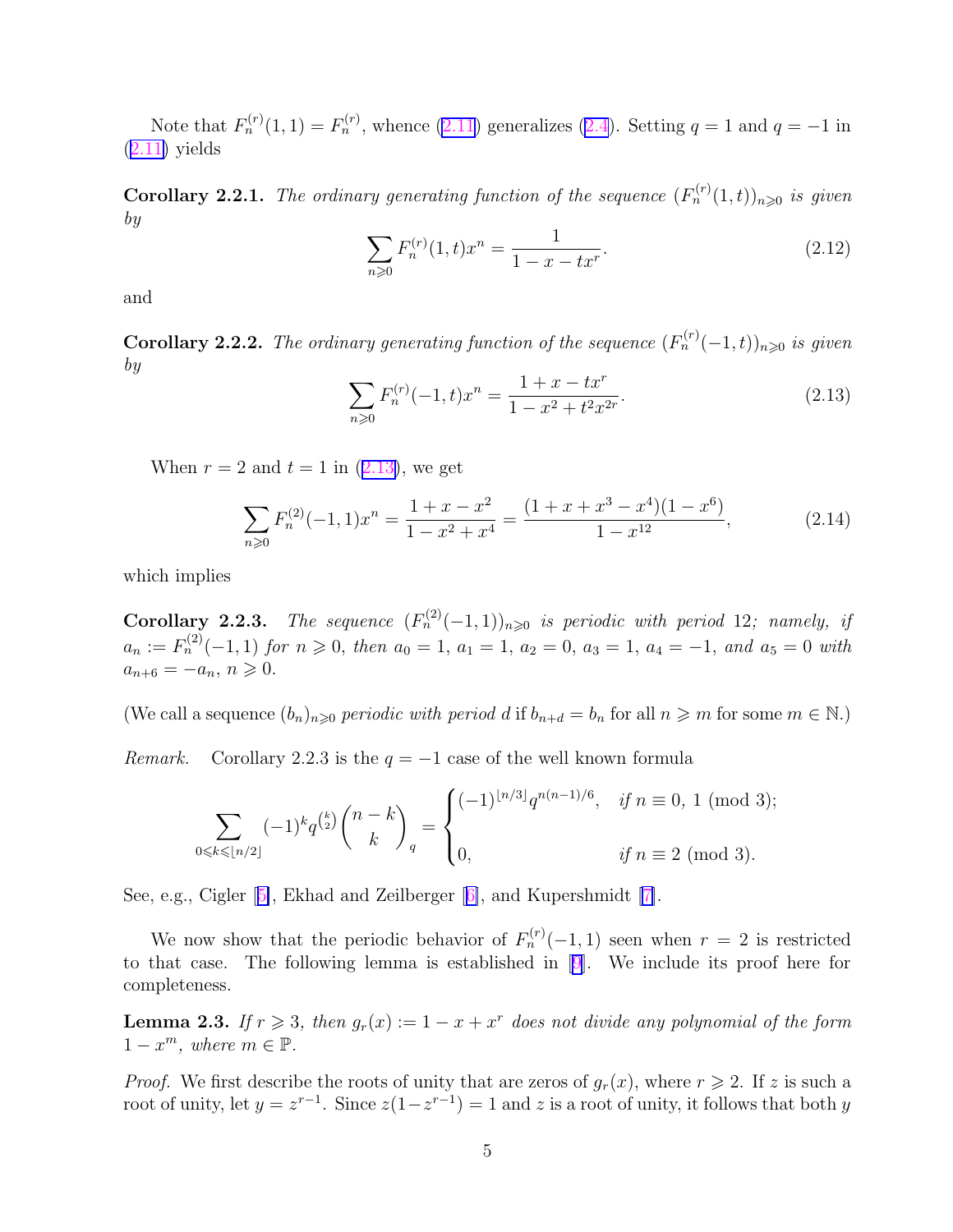<span id="page-5-0"></span>and  $1-y$  are roots of unity. In particular,  $|y| = |1-y| = 1$ . Therefore,  $1-2\text{Re}(y) + |y|^2 = 1$ , so Re $(y) = \frac{1}{2}$  $\frac{1}{2}$ . This forces y, and hence  $1-y$ , to be primitive  $6^{th}$  roots of unity. But  $1-y=\frac{1}{z}$  $\frac{1}{z}$ , so z is also a primitive  $6^{th}$  root of unity.

This implies that the only possible roots of unity which are zeros of  $g_r$  are the primitive  $6<sup>th</sup>$  roots of unity. Since the derivative of  $g_r$  has no roots of unity as zeros, these  $6<sup>th</sup>$  roots of unity can only be simple zeros of  $g_r$ . In particular, if every root of  $g_r$  is a root of unity, then  $r=2$ .  $\Box$ 

**Theorem 2.4.** The sequence  $(F_n^{(r)}(-1, 1))_{n \geq 0}$  is never periodic for  $r \geq 3$ .

*Proof.* By [\(2.13\)](#page-4-0) at  $t = 1$ , we must show that  $1 - x^2 + x^{2r}$  does not divide the product  $(1-x^m)(1+x-x^r)$  for any  $m \in \mathbb{P}$  whenever  $r \geq 3$ . First note that the polynomials  $1-x^2+x^{2r}$ and  $1 + x - x^r$  cannot share a zero; for if  $t_0$  is a common zero, then  $t_0^2 - 1 = t_0^{2r} = (t_0 + 1)^2$ , i.e,  $t_0 = -1$ , which isn't a zero of either polynomial. Observe next that  $1 - x^2 + x^{2r} = g_r(x^2)$ , where  $g_r(x)$  is as in Lemma 2.3, so that  $1 - x^2 + x^{2r}$  fails to divide  $1 - x^m$  for any  $m \in \mathbb{P}$ , since  $g_r(x)$  fails to, which completes the proof.  $\Box$ 

Iterating [\(2.7](#page-2-0)) or ([2.8\)](#page-2-0) yields  $F_{-i}^{(r)}$  $\int_{-i}^{(r)}(q,t) = 0$  if  $1 \leq i \leq r-1$ , which we'll take as a convention.

**Theorem 2.5.** Let  $m \in \mathbb{N}$ . If m and r have the same parity, then

$$
F_m^{(r)}(-1,t) = F_{\lfloor m/2 \rfloor}^{(r)}(1, -t^2) - tF_{(m-r)/2}^{(r)}(1, -t^2),
$$
\n(2.15)

and if m and r have different parity, then

$$
F_m^{(r)}(-1,t) = F_{\lfloor m/2 \rfloor}^{(r)}(1, -t^2). \tag{2.16}
$$

*Proof.* Taking the even and odd parts of both sides of  $(2.13)$  $(2.13)$  followed by replacing x with  $x^{1/2}$  yields

$$
\sum_{n\geqslant 0} F_{2n}^{(r)}(-1,t)x^n = \frac{1 - tx^{r/2}}{1 - x + t^2x^r}
$$

and

$$
\sum_{n\geqslant 0} F_{2n+1}^{(r)}(-1,t)x^n = \frac{1}{1-x+t^2x^r},
$$

when  $r$  is even, and

$$
\sum_{n\geqslant 0} F_{2n}^{(r)}(-1, t)x^n = \frac{1}{1 - x + t^2 x^r}
$$

and

$$
\sum_{n\geqslant 0} F_{2n+1}^{(r)}(-1,t)x^n = \frac{1 - tx^{(r-1)/2}}{1 - x + t^2x^r},
$$

when r is odd, from which  $(2.15)$  and  $(2.16)$  now follow from  $(2.12)$  upon putting together cases.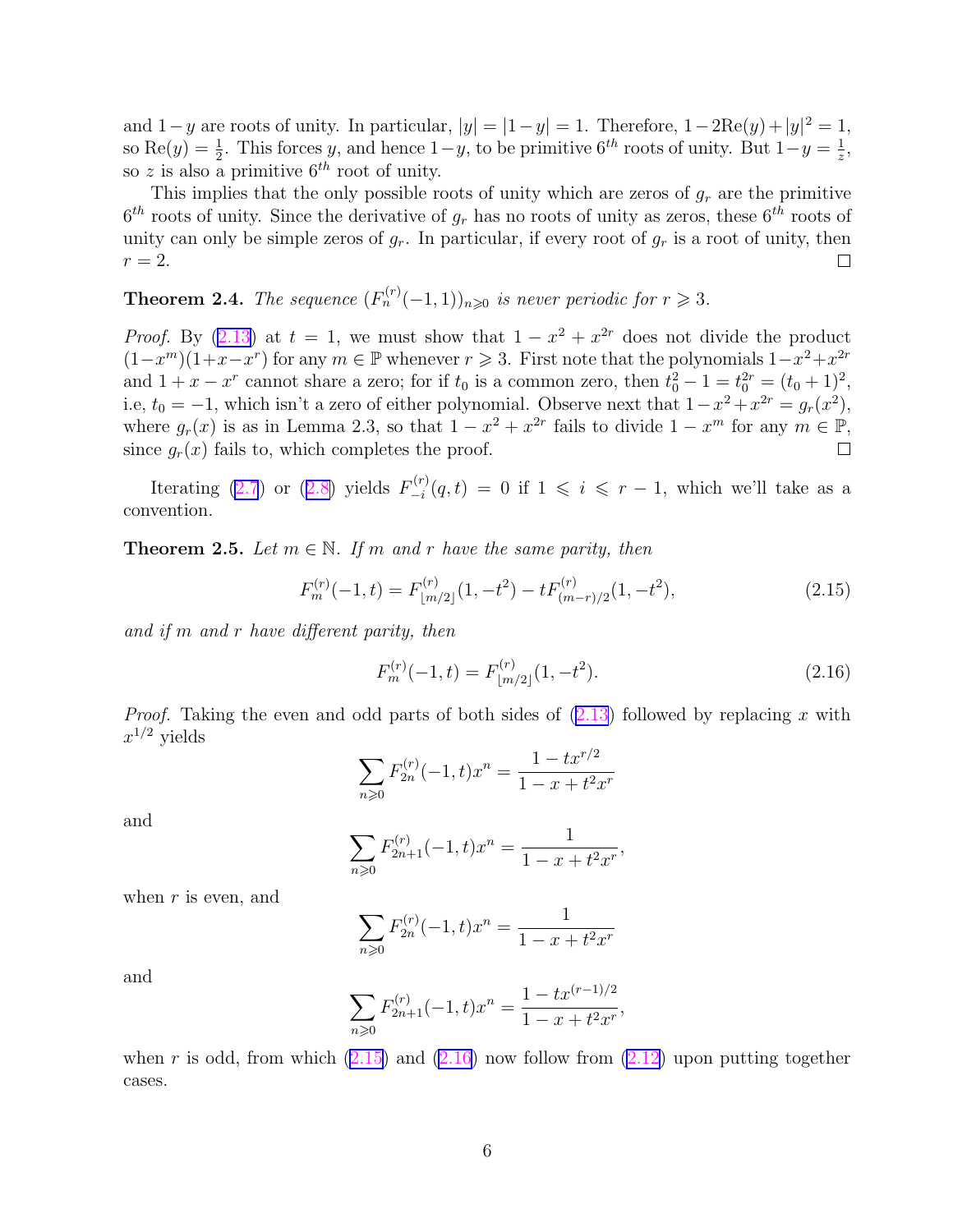For a combinatorial proof of  $(2.15)$  and  $(2.16)$  $(2.16)$ , we first assign to each r-mino arrangement  $c \in \mathcal{R}_m^{(r)}$  the weight  $w_c := (-1)^{\pi(c)} t^{v(c)}$ , where t is an indeterminate. Let  $\mathcal{R}_m^{(r)}$  consist of those  $c = c_1 c_2 \cdots$  in  $\mathcal{R}_m^{(r)}$  satisfying the conditions  $c_{2i-1} = c_{2i}, i \geq 1$ . Suppose  $c \in \mathcal{R}_m^{(r)} - \mathcal{R}_m^{(r)}$ , with  $i_0$  being the smallest value of i for which  $c_{2i-1} \neq c_{2i}$ . Exchanging the positions of the  $(2i_0-1)^{st}$  and  $(2i_0)^{th}$  pieces within c produces a  $\pi$ -parity changing involution of  $\mathcal{R}_m^{(r)} - \mathcal{R}_m^{(r)}$ m which preserves  $v$ .

If  $m$  and  $r$  have the same parity, then

$$
F_m^{(r)}(-1,t) = \sum_{c \in \mathcal{R}_m^{(r)}} w_c = \sum_{c \in \mathcal{R}_m^{(r)}} w_c = \sum_{\substack{c \in \mathcal{R}_m^{(r)}} w_c} w_c + \sum_{\substack{c \in \mathcal{R}_m^{(r)}} w_c \\ v(c) \text{ even}}} w_c
$$
  
\n
$$
= \sum_{\substack{c \in \mathcal{R}_m^{(r)}}} (-1)^{v(c)/2} t^{v(c)} - t \sum_{\substack{c \in \mathcal{R}_m^{(r)}}} (-1)^{v(c)/2} t^{v(c)}
$$
  
\n
$$
= \sum_{\substack{c \in \mathcal{R}_m^{(r)}}} (-1)^{v(z)} t^{2v(z)} - t \sum_{\substack{c \in \mathcal{R}_m^{(r)}}} (-1)^{v(z)} t^{2v(z)}
$$
  
\n
$$
= F_{\lfloor m/2 \rfloor}^{(r)} (1, -t^2) - t F_{(m-r)/2}^{(r)} (1, -t^2),
$$

which gives [\(2.15\)](#page-5-0), since each pair of consecutive r-minos in  $c \in \mathcal{R}_m^{(r)}$  contributes a factor of  $-1$  towards the sign  $(-1)^{\pi(c)}$  and since members of  $\mathcal{R}_m^{(r)}$  for which  $v(c)$  is odd end in a single  $r$ -mino. If  $m$  and  $r$  differ in parity, then

$$
F_m^{(r)}(-1,t) = \sum_{c \in \mathcal{R}_m^{(r)}} w_c = \sum_{c \in \mathcal{R}_m^{(r)}} w_c = \sum_{z \in \mathcal{R}_{\lfloor m/2 \rfloor}^{(r)}} (-1)^{v(z)} t^{2v(z)} = F_{\lfloor m/2 \rfloor}^{(r)}(1, -t^2),
$$

which gives ([2.16\)](#page-5-0), since members of  $\mathcal{R}_m^{(r)}$  must contain an even number of r-minos.  $\Box$ 

The involution of the previous theorem in the case  $r = 2$  can be extended to account for the periodicity in Corollary 2.2.3 as follows. If  $n \ge 6$ , let  $\mathcal{R}_n^{(2)*} \subseteq \mathcal{R}_n^{(2)'}$  consist of those domino arrangements  $c = c_1c_2 \cdots$  that contain at least  $4|n/6|$  pieces satisfying the conditions

$$
c_{4i-3}c_{4i-2}c_{4i-1}c_{4i} = ssdd, \qquad 1 \leqslant i \leqslant \lfloor n/6 \rfloor; \tag{2.17}
$$

if  $0 \leqslant n \leqslant 5$ , then let  $\mathcal{R}_n^{(2)*} = \mathcal{R}_n^{(2)'}$ .

A  $\pi$ -parity changing involution of  $\mathcal{R}_n^{(2)'} - \mathcal{R}_n^{(2)*}$  when  $n \geq 6$  is given by the pairing

 $(s\text{odd})^k s\text{ss}\text{su} \longleftrightarrow (s\text{odd})^k d\text{du},$ 

where  $k \geq 0$  and u is some (non-empty) word in  $\{d, s\}$ . If  $n = 6m + i$ , where  $m \geq 1$  and  $0 \leq i \leq 5$ , then

$$
F_n^{(2)}(-1,1) = \sum_{c \in \mathcal{R}_n^{(2)}} (-1)^{\pi(c)} = \sum_{c \in \mathcal{R}_n^{(2)'}} (-1)^{\pi(c)} = \sum_{c \in \mathcal{R}_n^{(2)*}} (-1)^{\pi(c)}
$$
  
= 
$$
(-1)^m \sum_{c \in \mathcal{R}_i^{(2)*}} (-1)^{\pi(c)} = (-1)^m F_i^{(2)}(-1,1),
$$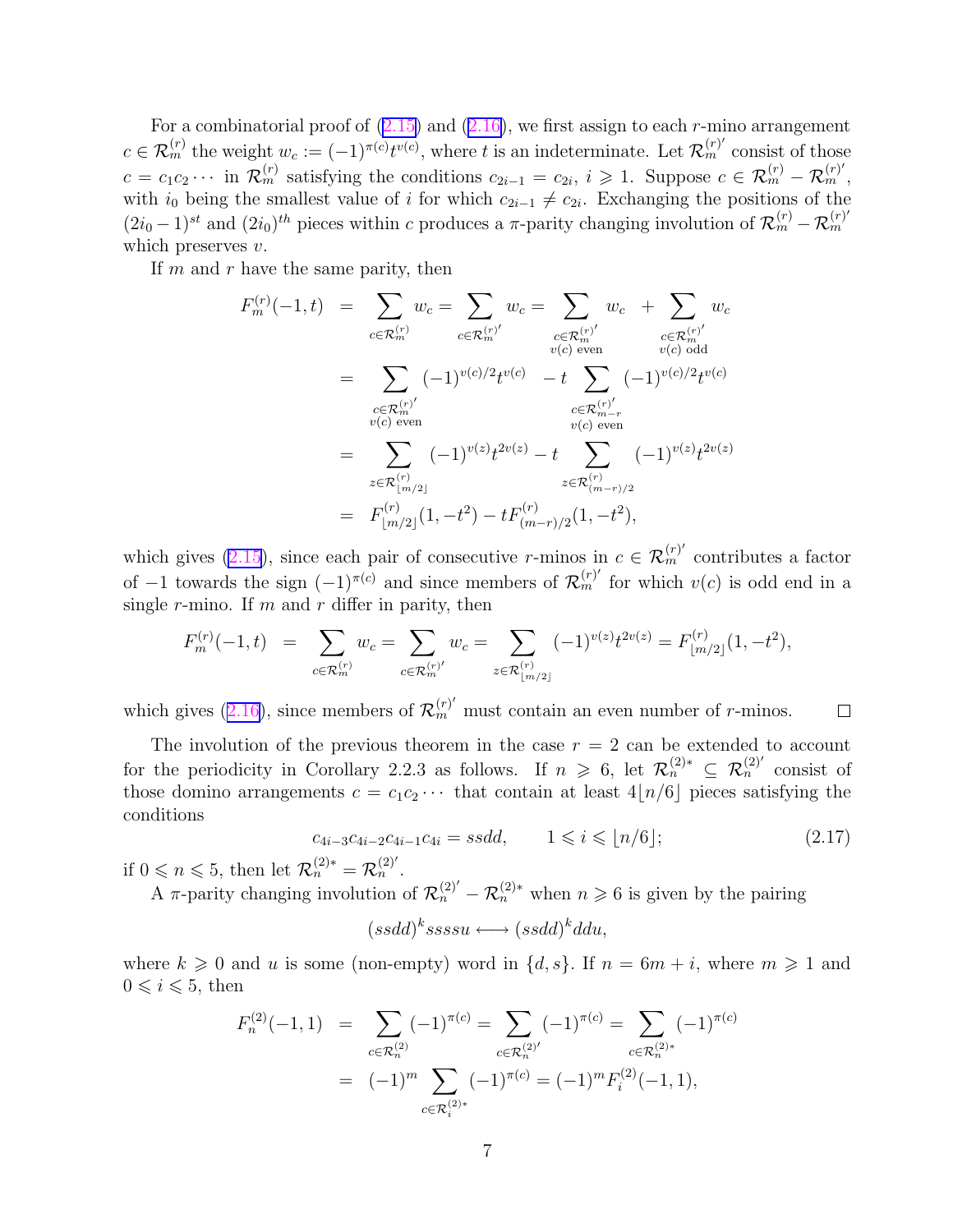<span id="page-7-0"></span>which implies Corollary 2.2.3, upon checking directly the cases  $0 \leq n \leq 5$ , as each ssdd unit in  $c \in \mathcal{R}_n^{(2)*}$  contributes a factor of  $-1$  towards the sign  $(-1)^{\pi(c)}$ .

## 3 Circular r-Mino Arrangements

If  $n \in \mathbb{P}$  and  $0 \leq k \leq \lfloor n/r \rfloor$ , let  $\mathcal{C}_{n,k}^{(r)}$  denote the set of coverings by k r-minos and  $n - rk$ squares of the numbers  $1, 2, \ldots, n$  arranged clockwise around a circle:



By the *initial segment* of an  $r$ -mino occurring in such a cover, we mean the segment first encountered as the circle is traversed clockwise. Classifying members of  $\mathcal{C}_{n,k}^{(r)}$  according as (i) 1 is covered by one of r segments of an r-mino or (ii) 1 is covered by a square, and applying  $(2.1)$  $(2.1)$ , yields

$$
\begin{aligned}\n\left| \mathcal{C}_{n,k}^{(r)} \right| &= r \binom{n - (r - 1)k - 1}{k - 1} + \binom{n - (r - 1)k - 1}{k} \\
&= \frac{n}{n - (r - 1)k} \binom{n - (r - 1)k}{k}, \qquad 0 \leq k \leq \lfloor n/r \rfloor.\n\end{aligned} \tag{3.1}
$$

Below we illustrate two members of  $\mathcal{C}_{4,1}^{(3)}$  $_{4,1}^{(5)}$ :



In covering (i), the initial segment of the 3-mino covers 1, and in covering (ii), the initial segment covers 3.

With

$$
\mathcal{C}_n^{(r)} := \bigcup_{0 \le k \le \lfloor n/r \rfloor} \mathcal{C}_{n,k}^{(r)}, \qquad n \in \mathbb{P},\tag{3.2}
$$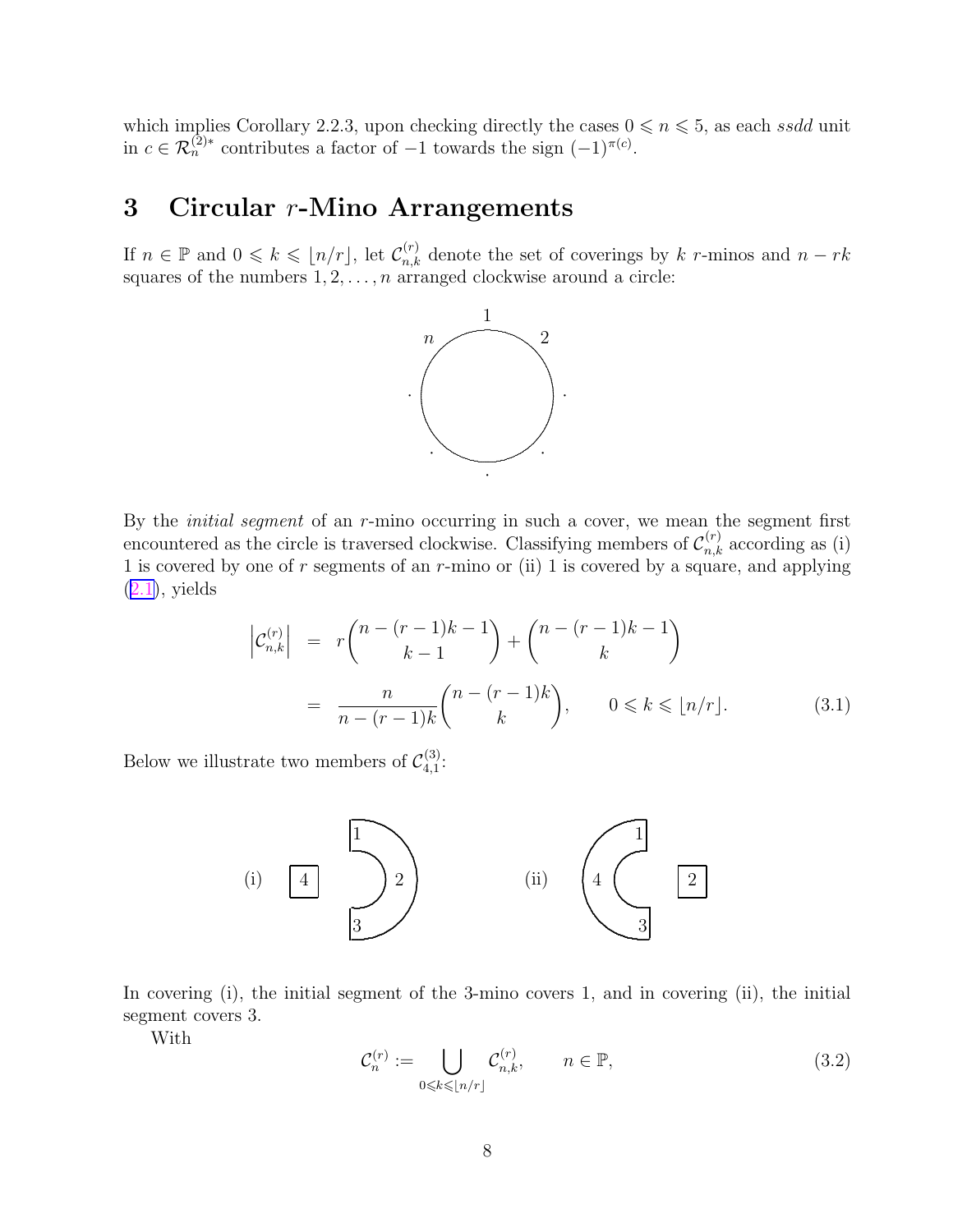<span id="page-8-0"></span>it follows that

$$
\left|\mathcal{C}_{n}^{(r)}\right| = \sum_{0 \le k \le \lfloor n/r \rfloor} \frac{n}{n - (r-1)k} {n - (r-1)k \choose k} = L_{n}^{(r)},\tag{3.3}
$$

where  $L_1^{(r)} = L_2^{(r)} = \cdots = L_{r-1}^{(r)} = 1$ ,  $L_r^{(r)} = r+1$ , and  $L_n^{(r)} = L_{n-1}^{(r)} + L_{n-1}^{(r)}$  $_{n-r}^{(r)}$  if  $n \geqslant r+1$ . Note that r

$$
\sum_{n\geqslant 1} L_n^{(r)} x^n = \frac{x + rx^r}{1 - x - x^r}.
$$
\n(3.4)

We'll associate to each  $c \in C_n^{(r)}$  a word  $u_c = u_1 u_2 \cdots$  in the alphabet  $\{r, s\}$ , where

 $u_i := \begin{cases} r, & \text{if the } i^{th} \text{ piece of } c \text{ is an } r\text{-mino;} \\ & \text{if } u_i \neq b \end{cases}$ s, if the  $i^{th}$  piece of c is a square,

and one determines the  $i<sup>th</sup>$  piece of c by starting with the piece covering 1 and proceeding clockwise from that piece. Note that for each word starting with  $r$ , there are exactly  $r$ associated members of  $\mathcal{C}_n^{(r)}$ , while for each word starting with s, there is only one associated member.

Given  $c \in C_n^{(r)}$  and its associated word  $u_c = u_1 u_2 \cdots$ , let

$$
\pi(c) := \sum_{i:u_i=r} i;
$$
\n
$$
(3.5)
$$

note that  $\pi(c)$  gives the sum of the numbers gotten by counting the number of pieces preceding each r-mino, inclusive (counting back each time counterclockwise to the piece covering 1).

Let

$$
L_n^{(r)}(q,t) := \sum_{c \in \mathcal{C}_n^{(r)}} q^{\pi(c)} t^{v(c)}, \qquad n \in \mathbb{P},
$$
\n(3.6)

where  $v(c) :=$  the number of r-minos in the covering c.

Categorizing circular covers c of  $1, 2, \ldots, n$  according to whether the last letter in  $u_c$  is an s or r yields the recurrence relation

$$
L_n^{(r)}(q,t) = L_{n-1}^{(r)}(q,t) + q^{n-r+1} t L_{n-r}^{(r)}(q,t/q^{r-1}), \quad n \ge r+1,
$$
\n(3.7)

with  $L_i^{(r)}$  $i^{(r)}(q,t) = 1$  if  $1 \leqslant i \leqslant r-1$  and  $L_r^{(r)}(q,t) = 1 + rqt$ , as seen upon removing the final piece of  $c$ , sliding the remaining pieces together to form a circle, and renumbering (if necessary) so that 1 corresponds to the same position as before. The  $L_n^{(r)}(q,t)$ , though, do not seem to satisfy a recurrence like [\(2.8](#page-2-0)). The following theorem gives an explicit formula for  $L_n^{(r)}(q,t)$ .

Theorem 3.1. For all  $n \in \mathbb{P}$ ,

$$
L_n^{(r)}(q,t) = \sum_{0 \le k \le \lfloor n/r \rfloor} q^{\binom{k+1}{2}} \left[ \frac{(r-1)k_q + (n - (r-1)k)_q}{(n - (r-1)k)_q} \right] \binom{n - (r-1)k}{k}_q t^k. \tag{3.8}
$$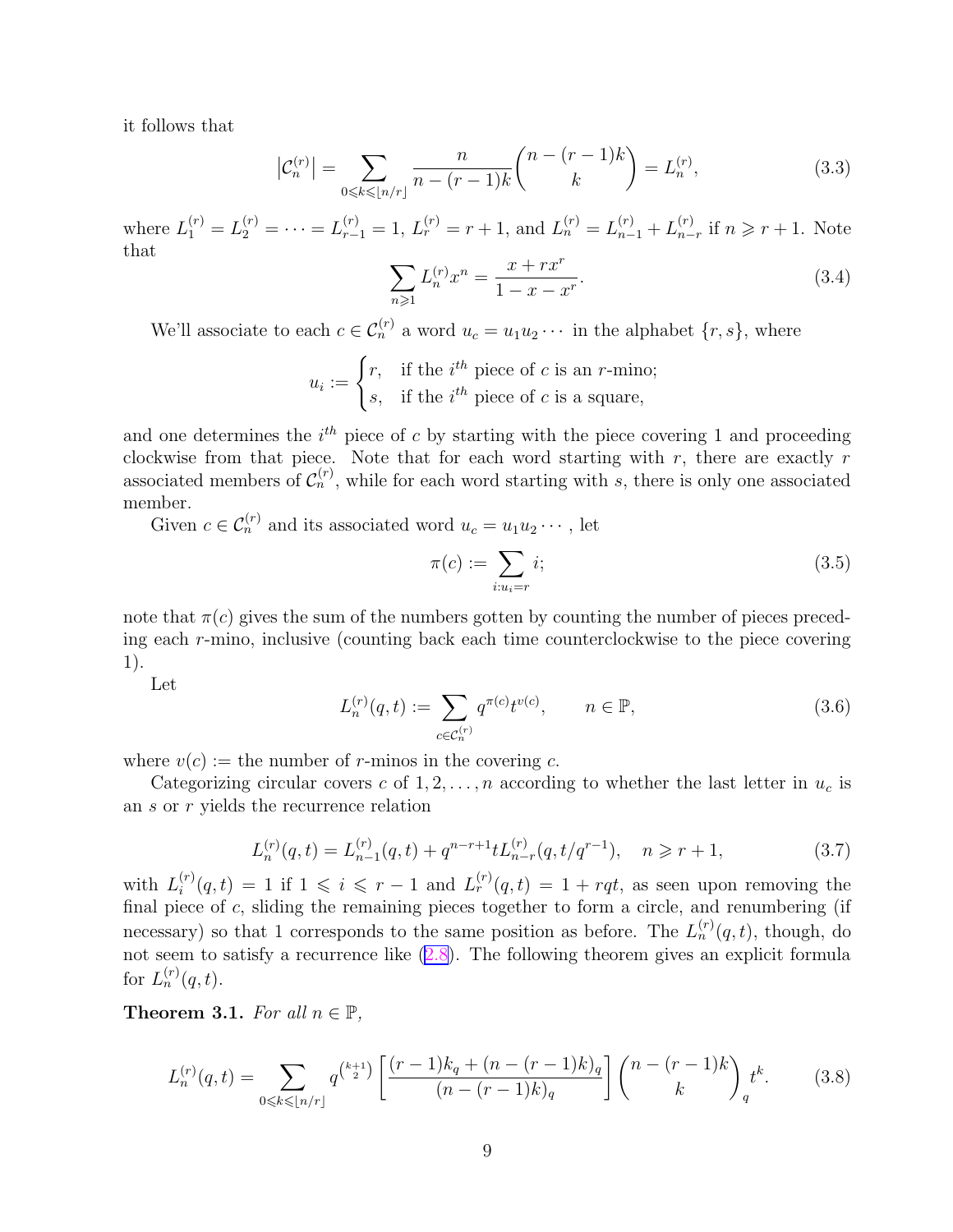<span id="page-9-0"></span>Proof. It suffices to show that

$$
\sum_{c \in \mathcal{C}_{n,k}^{(r)}} q^{\pi(c)} = q^{\binom{k+1}{2}} \left[ \frac{(r-1)k_q + (n - (r-1)k)_q}{(n - (r-1)k)_q} \right] \binom{n - (r-1)k}{k}_q.
$$

Partitioning  $\mathcal{C}_{n,k}^{(r)}$  into the categories employed above in deriving ([3.1\)](#page-7-0), and applying ([2.10](#page-3-0)), yields

$$
\sum_{c \in C_{n,k}^{(r)}} q^{\pi(c)} = r q^{k-1+1} \cdot q^{\binom{k}{2}} {\binom{n-(r-1)k-1}{k-1}}_q
$$
  
+  $q^k \cdot q^{\binom{k+1}{2}} {\binom{n-(r-1)k-1}{k}}_q$   
=  $q^{\binom{k+1}{2}} \left[ \frac{rk_q + q^k (n-rk)_q}{(n-(r-1)k)_q} \right] {\binom{n-(r-1)k}{k}}_q$   
=  $q^{\binom{k+1}{2}} \left[ \frac{(r-1)k_q + (n-(r-1)k)_q}{(n-(r-1)k)_q} \right] {\binom{n-(r-1)k}{k}}_q$ , (3.9)

which completes the proof.

Note that  $L_n^{(r)}(1,1) = L_n^{(r)}$ . By [\(3.8](#page-8-0)) and [\(2.10](#page-3-0)), the  $L_n^{(r)}(q,t)$  are related to the  $F_n^{(r)}(q,t)$ by the formula

$$
L_n^{(r)}(q,t) = F_n^{(r)}(q,t) + (r-1)qt F_{n-r}^{(r)}(q,qt), \qquad n \geq 1,
$$
\n(3.10)

which reduces to

$$
L_n^{(r)} = F_n^{(r)} + (r - 1)F_{n-r}^{(r)}, \qquad n \geqslant 1,
$$
\n(3.11)

 $\Box$ 

when  $q = t = 1$ . Formula (3.10) can also be realized by considering the way in which 1 is covered in  $c \in C_n^{(r)}$ , the first term representing those c for which 1 is covered by a square or an initial segment of an r-mino and the second term representing the remaining  $r - 1$ possibilities.

**Theorem 3.2.** The ordinary generating function of the sequence  $(L_n^{(r)}(q,t))_{n\geqslant1}$  is given by

$$
\sum_{n\geqslant 1} L_n^{(r)}(q,t)x^n = \frac{x}{1-x} + \sum_{k\geqslant 1} \frac{q^{\binom{k+1}{2}} t^k x^{rk} \left[r - (r-1)q^k x\right]}{(1-x)(1-qx)\cdots(1-q^k x)}.
$$
(3.12)

Proof. From  $(3.9)$ ,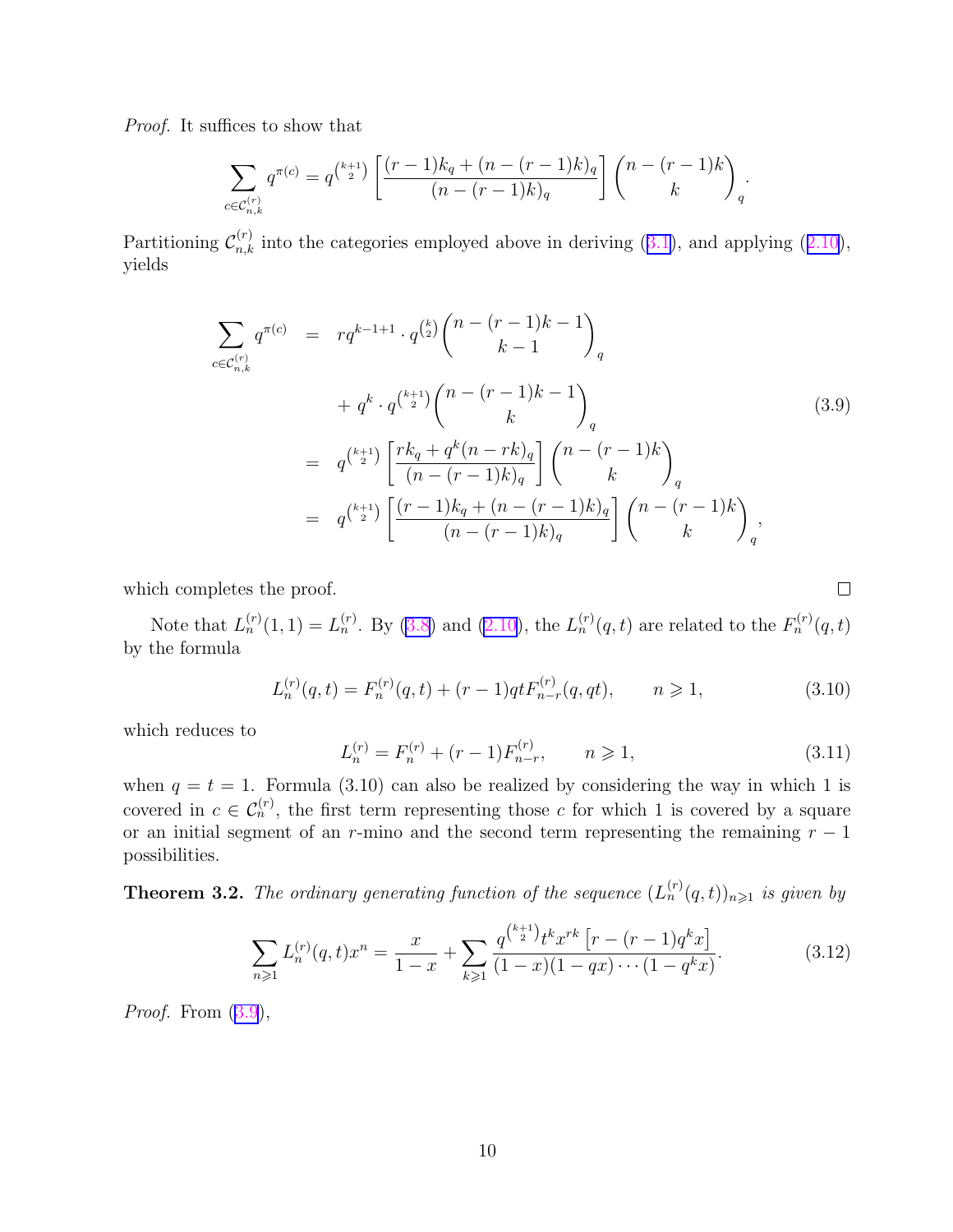<span id="page-10-0"></span>
$$
\sum_{n\geqslant 1} L_n^{(r)}(q,t)x^n = \sum_{n\geqslant 1} x^n \sum_{0 \leqslant k \leqslant \lfloor n/r \rfloor} \left( q^{k + \binom{k+1}{2}} t^k \binom{n-(r-1)k-1}{k} \right)_q
$$
\n
$$
+ r q^{\binom{k+1}{2}} t^k \binom{n-(r-1)k-1}{k-1}_q \right)
$$
\n
$$
= \frac{x}{1-x} + \sum_{k\geqslant 1} q^{k + \binom{k+1}{2}} t^k \sum_{n\geqslant rk+1} \binom{n-(r-1)k-1}{k}_q x^n
$$
\n
$$
+ r \sum_{k\geqslant 1} q^{\binom{k+1}{2}} t^k \sum_{n\geqslant rk} \binom{n-(r-1)k-1}{k-1}_q x^n
$$
\n
$$
= \frac{x}{1-x} + \sum_{k\geqslant 1} q^{k + \binom{k+1}{2}} t^k x^{(r-1)k+1} \cdot \frac{x^k}{(1-x)(1-qx)\cdots(1-q^k x)}
$$
\n
$$
+ r \sum_{k\geqslant 1} q^{\binom{k+1}{2}} t^k x^{(r-1)k+1} \cdot \frac{x^{k-1}}{(1-x)(1-qx)\cdots(1-q^{k-1}x)}
$$
\n
$$
= \frac{x}{1-x} + \sum_{k\geqslant 1} q^{\binom{k+1}{2}} t^k \cdot \frac{x^{rk} \left[ q^k x + r(1-q^k x) \right]}{(1-x)(1-qx)\cdots(1-q^k x)},
$$

by [\(1.3](#page-1-0)).

Note that ([3.12\)](#page-9-0) reduces to [\(3.4](#page-8-0)) when  $q = t = 1$ . Setting  $q = 1$  and  $q = -1$  in (3.12) yields

**Corollary 3.2.1.** The ordinary generating function of the sequence  $(L_n^{(r)}(1,t))_{n\geq 1}$  is given by

$$
\sum_{n\geqslant 1} L_n^{(r)}(1,t)x^n = \frac{x + rtx^r}{1 - x - tx^r}.
$$
\n(3.13)

 $\Box$ 

and

**Corollary 3.2.2.** The ordinary generating function of the sequence  $(L_n^{(r)}(-1,t))_{n\geqslant1}$  is given by 2  $(r + 1)(r + 1)$ 

$$
\sum_{n\geqslant 1} L_n^{(r)}(-1,t)x^n = \frac{x+x^2 - rtx^r - (r-1)tx^{r+1} - rt^2x^{2r}}{1 - x^2 + t^2x^{2r}}.
$$
\n(3.14)

When  $r = 2$  and  $t = 1$  in (3.14), we get

$$
\sum_{n\geqslant 1} L_n^{(2)}(-1,1)x^n = \frac{x - x^2 - x^3 - 2x^4}{1 - x^2 + x^4} = \frac{(x - x^2 - 3x^4 - x^5 - 2x^6)(1 - x^6)}{1 - x^{12}},\tag{3.15}
$$

which implies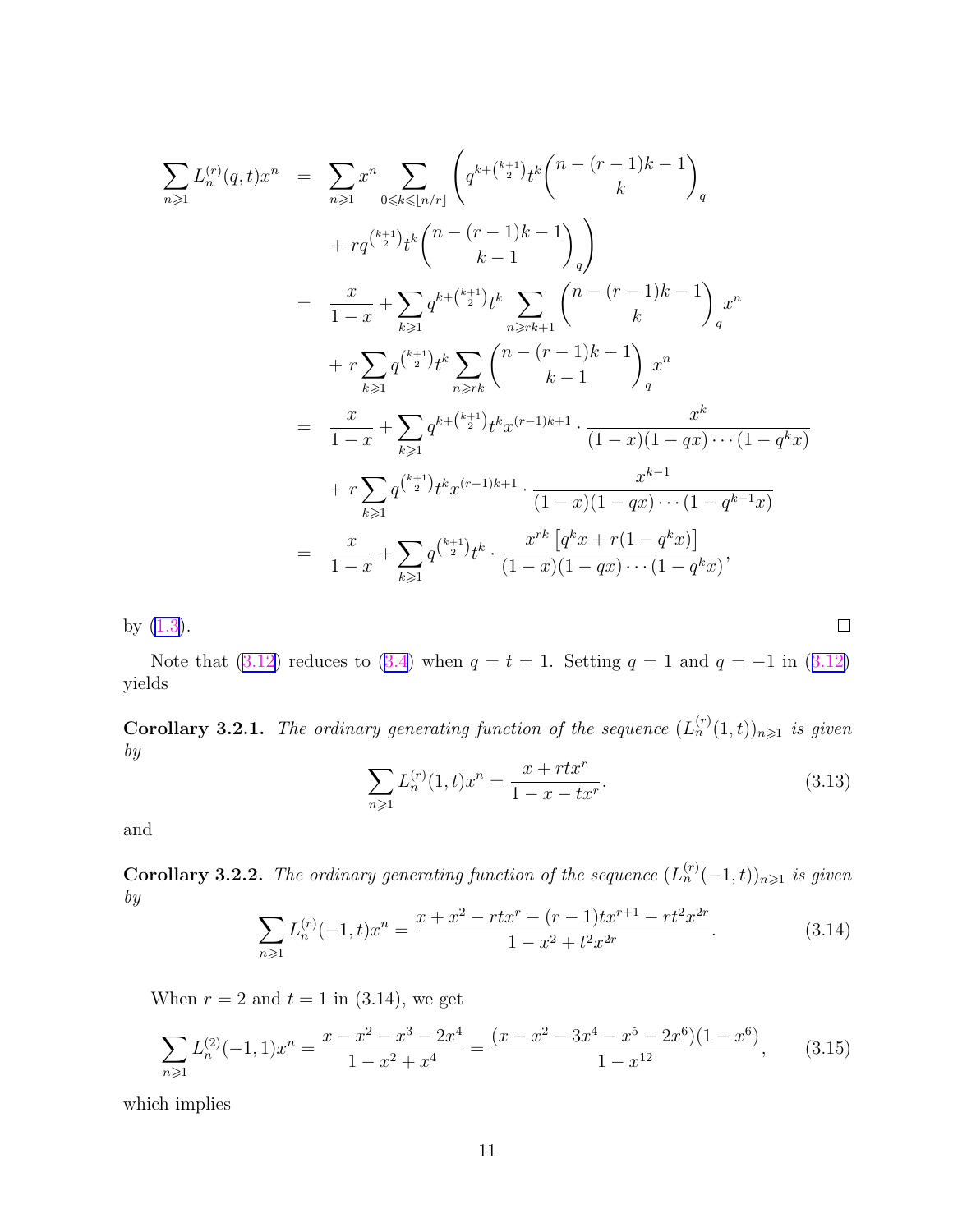<span id="page-11-0"></span>**Corollary 3.2.3.** The sequence  $(L_n^{(2)}(-1,1))_{n\geq 1}$  is periodic with period 12; namely, if  $a_n :=$  $L_n^{(2)}(-1,1)$  for  $n \geq 1$ , then  $a_1 = 1$ ,  $a_2 = -1$ ,  $a_3 = 0$ ,  $a_4 = -3$ ,  $a_5 = -1$ , and  $a_6 = -2$  with  $a_{n+6} = -a_n, n \geq 1.$ 

This periodic behavior is again restricted to the case  $r = 2$ .

**Theorem 3.3.** The sequence  $(L_n^{(r)}(-1,1))_{n\geqslant1}$  is never periodic for  $r\geqslant3$ .

*Proof.* By ([3.14\)](#page-10-0) at  $t = 1$ , we must show that  $f(x) := 1 - x^2 + x^{2r}$  does not divide the product  $(1-x^m)h(x)$ , where  $h(x) := x+x^2-rx^r-(r-1)x^{r+1}-rx^{2r}$ , for any  $m \in \mathbb{P}$  whenever  $r \geq 3$ . By the proof of Theorem 2.4, it suffices to show that  $f$  and  $h$  are relatively prime. Suppose, to the contrary, that  $t_0$  is a common zero of f and h so that  $t_0(1+t_0)+r(1-t_0^2) = t_0(1+t_0)-rt_0^{2r} =$ 0  $t_0^r[r+(r-1)t_0]$ . Squaring, substituting  $t_0^2 = t_0^2 - 1$ , and noting  $t_0 \neq -1$  implies that  $t_0$  must then be a root of the equation  $(x+1)$   $[(r-1)x - r]^2 = (x-1)[(r-1)x + r]^2$ , which reduces to  $(r^2 - 1)x^2 = r^2$ . But  $t_0 = \pm \frac{r}{\sqrt{r^2 - 1}}$  is a zero of neither f nor h after all, which implies f and h are relatively prime and completes the proof.

Recall that  $F_{-i}^{(r)}$  $\int_{-i}^{(r)}(q,t) = 0$  if  $1 \leq i \leq r-1$ , by convention.

**Theorem 3.4.** Let  $m \in \mathbb{P}$ . If r is even, then

$$
L_{2m}^{(r)}(-1,t) = L_m^{(r)}(1, -t^2) - r t F_{m-\frac{r}{2}}^{(r)}(1, -t^2)
$$
\n(3.16)

and

$$
L_{2m-1}^{(r)}(-1,t) = F_{m-1}^{(r)}(1,-t^2) - (r-1)t F_{m-\frac{r}{2}-1}^{(r)}(1,-t^2),
$$
\n(3.17)

and if r is odd, then

$$
L_{2m}^{(r)}(-1,t) = L_m^{(r)}(1,-t^2) - (r-1)t F_{m-\left(\frac{r+1}{2}\right)}^{(r)}(1,-t^2)
$$
\n(3.18)

and

$$
L_{2m-1}^{(r)}(-1,t) = F_{m-1}^{(r)}(1, -t^2) - r t F_{m-}^{(r)}(1, -t^2).
$$
\n(3.19)

*Proof.* Taking the even and odd parts of both sides of  $(3.14)$  $(3.14)$  followed by replacing x with  $x^{1/2}$  yields

$$
\sum_{m\geqslant 1} L_{2m}^{(r)}(-1, t)x^m = \frac{x - rtx^{\frac{r}{2}} - rt^2x^r}{1 - x + t^2x^r}
$$

and

$$
\sum_{m\geqslant 1}L_{2m-1}^{(r)}(-1,t)x^m=\frac{x-(r-1)tx^{\frac{r}{2}+1}}{1-x+t^2x^r},
$$

when  $r$  is even, and

$$
\sum_{m\geqslant 1} L_{2m}^{(r)}(-1,t)x^m = \frac{x - (r-1)tx^{\frac{(r+1)}{2}} - rt^2x^r}{1 - x + t^2x^r}
$$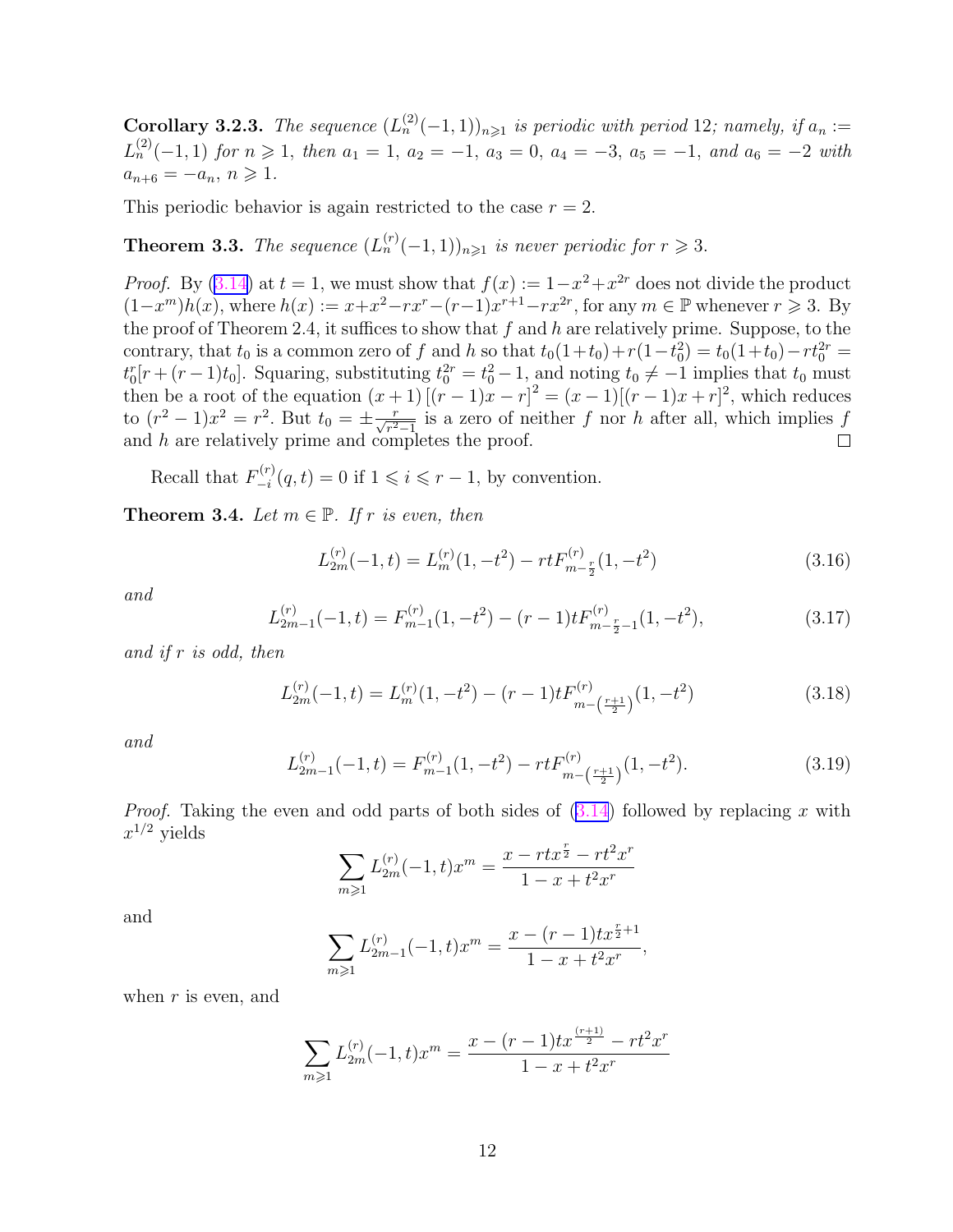and

$$
\sum_{m\geqslant 1} L_{2m-1}^{(r)}(-1,t)x^m = \frac{x - rtx^{\frac{(r+1)}{2}}}{1 - x + t^2x^r},
$$

when r is odd, from which  $(3.16)-(3.19)$  $(3.16)-(3.19)$  $(3.16)-(3.19)$  $(3.16)-(3.19)$  now follow from  $(3.13)$  $(3.13)$  and  $(2.12)$  $(2.12)$ .

For a combinatorial proof of  $(3.16)$  $(3.16)$ – $(3.19)$  $(3.19)$ , we first assign to each covering  $c \in C_n^{(r)}$  the weight  $w_c := (-1)^{\pi(c)} t^{v(c)}$ , where t is an indeterminate. Let  $\mathcal{C}_n^{(r)}$  consist of those c in  $\mathcal{C}_n^{(r)}$ whose associated word  $u_c = u_1 u_2 \cdots$  satisfies the conditions  $u_{2i} = u_{2i+1}$ ,  $i \geq 1$ . Suppose  $c \in \mathcal{C}_n^{(r)} - \mathcal{C}_n^{(r)}$ , with  $i_0$  being the smallest value of i for which  $u_{2i} \neq u_{2i+1}$ . Exchanging the positions of the  $(2i_0)^{th}$  and  $(2i_0 + 1)^{st}$  pieces within c produces a  $\pi$ -parity changing, v-preserving involution of  $\mathcal{C}_n^{(r)} - \mathcal{C}_n^{(r)}$ .

If r is even and  $n = 2m$ , then

$$
L_{2m}^{(r)}(-1,t) = \sum_{c \in C_{2m}^{(r)}} w_c = \sum_{c \in C_{2m}^{(r)}} w_c = \sum_{c \in C_{2m}^{(r)}} w_c + \sum_{c \in C_{2m}^{(r)}} w_c
$$
  
\n
$$
= \sum_{\substack{c \in C_{2m}^{(r)}}} (-1)^{v(c)/2} t^{v(c)} - rt \sum_{\substack{c \in \mathcal{R}_{2m-r}^{(r)}}} (-1)^{v(c)/2} t^{v(c)}
$$
  
\n
$$
= \sum_{\substack{c \in C_{2m}^{(r)}}} (-1)^{v(z)} t^{2v(z)} - rt \sum_{\substack{c \in \mathcal{R}_{2m-r}^{(r)}}} (-1)^{v(z)} t^{2v(z)}
$$
  
\n
$$
= \sum_{z \in C_m^{(r)}} (-1)^{v(z)} t^{2v(z)} - rt \sum_{z \in \mathcal{R}_{m-\frac{r}{2}}^{(r)}} (-1)^{v(z)} t^{2v(z)}
$$
  
\n
$$
= L_m^{(r)}(1, -t^2) - rt F_{m-\frac{r}{2}}^{(r)}(1, -t^2),
$$

which gives ([3.16\)](#page-11-0), where  $\mathcal{R}_n^{(r)}$  is as in the proof of Theorem 2.5, since members of  $\mathcal{C}_{2m}^{(r)}$  with  $v(c)$  even must begin and end with the same type of piece, while members with  $v(c)$  odd must have  $u_1 = r$  in  $u_c$  with r possibilities for the position of its initial segment. Similarly, if r is odd and  $n = 2m - 1$ , then

$$
L_{2m-1}^{(r)}(-1,t) = \sum_{c \in \mathcal{C}_{2m-1}^{(r)'}} w_c = \sum_{\substack{c \in \mathcal{C}_{2m-1}^{(r)'}}{u_1 = s}} w_c + \sum_{\substack{c \in \mathcal{C}_{2m-1}^{(r)'}}{u_1 = r}} w_c
$$
  

$$
= \sum_{c \in \mathcal{R}_{2m-2}^{(r)'}} w_c - rt \sum_{c \in \mathcal{R}_{2m-r-1}^{(r)'}} w_c
$$
  

$$
= F_{m-1}^{(r)}(1, -t^2) - rt F_{m-1}^{(r)}(1, -t^2),
$$

which gives  $(3.19)$  $(3.19)$ .

For the cases that remain, let  $\mathcal{C}_n^{(r)*} \subseteq \mathcal{C}_n^{(r)}'$  such that  $\mathcal{C}_n^{(r)}' - \mathcal{C}_n^{(r)*}$  comprises those c which satisfy the following additional conditions:

- (i) c contains an even number of pieces in all;
- (ii)  $u_1 \neq u_p$  in  $u_c = u_1 u_2 \cdots u_p$ ;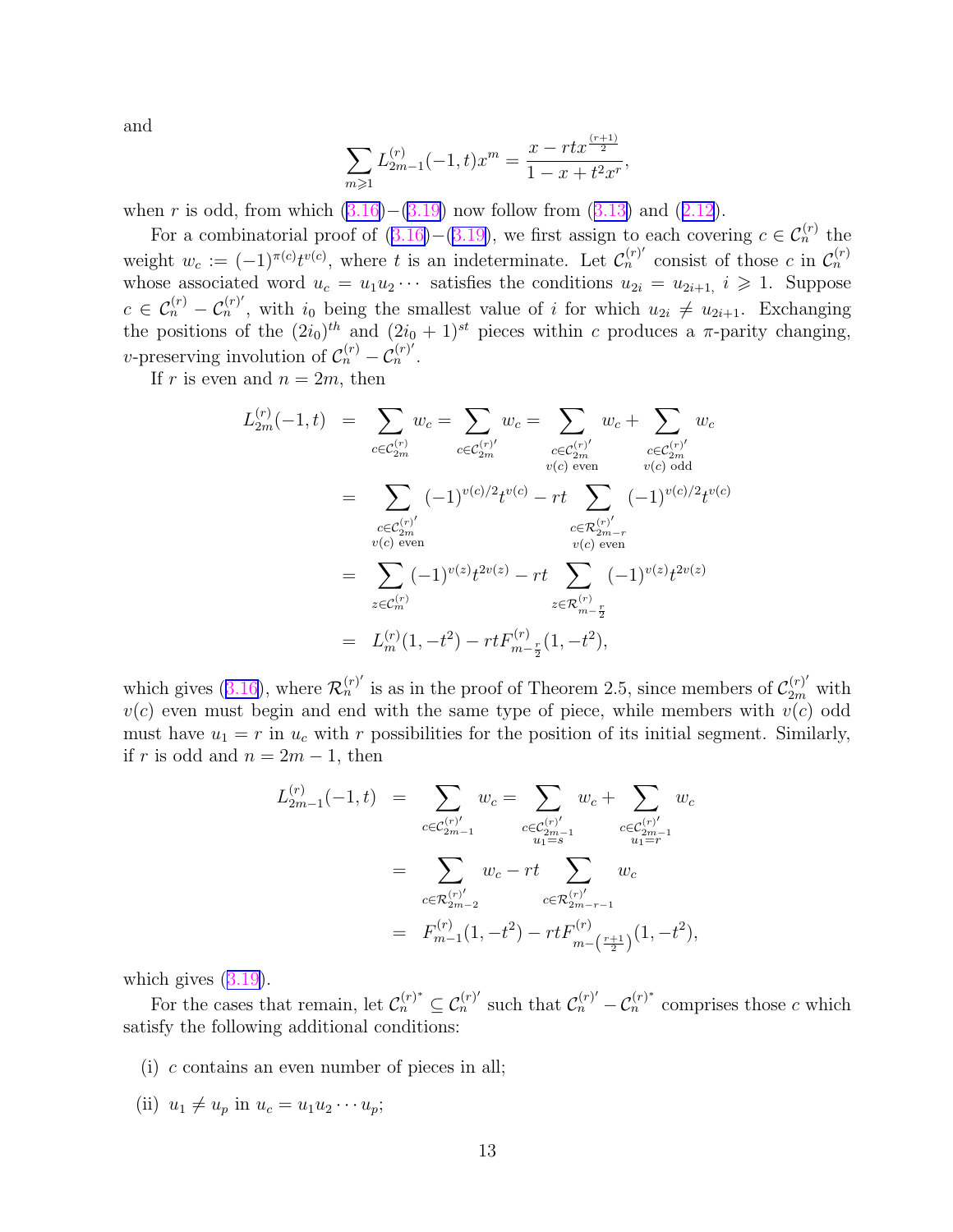(iii) if  $u_1 = r$ , then 1 corresponds to the initial segment of the *r*-mino covering it.

Pair members of  $\mathcal{C}_n^{(r)} - \mathcal{C}_n^{(r)^*}$  of opposite  $\pi$ -parity as follows: given  $c \in \mathcal{C}_n^{(r)} - \mathcal{C}_n^{(r)^*}$ , let  $c'$  be the covering resulting when  $u_c = u_1 u_2 \cdots u_p$  is read backwards.

If r is even and  $n = 2m - 1$ , then

$$
L_{2m-1}^{(r)}(-1,t) = \sum_{c \in \mathcal{C}_{2m-1}^{(r)}} w_c = \sum_{c \in \mathcal{C}_{2m-1}^{(r)*}} w_c = \sum_{c \in \mathcal{C}_{2m-1}^{(r)*}} w_c + \sum_{c \in \mathcal{C}_{2m-1}^{(r)*}} w_c
$$
  
\n
$$
= \sum_{\substack{c \in \mathcal{R}_{2m-2}^{(r)'}}} w_c - (r-1)t \sum_{\substack{c \in \mathcal{R}_{2m-r-2}^{(r)'}}} w_c
$$
  
\n
$$
= F_{m-1}^{(r)}(1, -t^2) - (r-1)t F_{m-\frac{r}{2}-1}^{(r)}(1, -t^2),
$$

which gives ([3.17\)](#page-11-0), since members of  $\mathcal{C}_{2m-1}^{(r)*}$  with  $u_1 = s$  must end in a double letter, while those with  $u_1 = r$  must end in a single s with 1 not corresponding to the initial segment of the r-mino covering it. Similarly, if r is odd and  $n = 2m$ , then

$$
L_{2m}^{(r)}(-1,t) = \sum_{c \in \mathcal{C}_{2m}^{(r)*}} w_c = \sum_{\substack{c \in \mathcal{C}_{2m}^{(r)*} \\ u_1 \equiv u_p \\ u_1 \neq u_p}} w_c + \sum_{\substack{c \in \mathcal{C}_{2m}^{(r)*} \\ u_1 \neq u_p \\ u_1 \neq u_p}} w_c
$$
  
\n
$$
= \sum_{\substack{c \in \mathcal{C}_{2m}^{(r)*} \\ u_1 \equiv u_p \\ u_1 \equiv u_p}} (-1)^{v(c)/2} t^{v(c)} - (r - 1)t \sum_{c \in \mathcal{R}_{2m-r-1}^{(r)}} (-1)^{v(c)/2} t^{v(c)}
$$
  
\n
$$
= \sum_{z \in \mathcal{C}_m^{(r)}} (-1)^{v(z)} t^{2v(z)} - (r - 1)t \sum_{z \in \mathcal{R}_{m-1}^{(r)}} (-1)^{v(z)} t^{2v(z)}
$$
  
\n
$$
= L_m^{(r)}(1, -t^2) - (r - 1)t F_{m-1}^{(r)}(1, -t^2),
$$

 $\Box$ 

which gives  $(3.18)$  $(3.18)$ .

#### 4 Variants of the  $\pi$  Statistic

Modifying the  $\pi$  statistic of the previous section in different ways yields additional polynomial generalizations of  $L_n^{(r)}$ . In this section, we look at some specific variants of the  $\pi$  statistic on circular r-mino arrangements, taking  $r = 2$  for simplicity. We'll use the notation  $\mathcal{C}_n = \mathcal{C}_n^{(2)}$ ,  $\mathcal{C}_{n,k} = \mathcal{C}_{n,k}^{(2)}$ , and  $F_n(q,t) = F_n^{(2)}(q,t)$ .

We first partition  $\mathcal{C}_n$  as follows: let  $\overrightarrow{\mathcal{C}}_n$  comprise those coverings in which 1 is covered by a square or by an initial segment of a domino and let  $\overline{C}_n$  comprise those coverings in which 1 is covered by the second segment of a domino.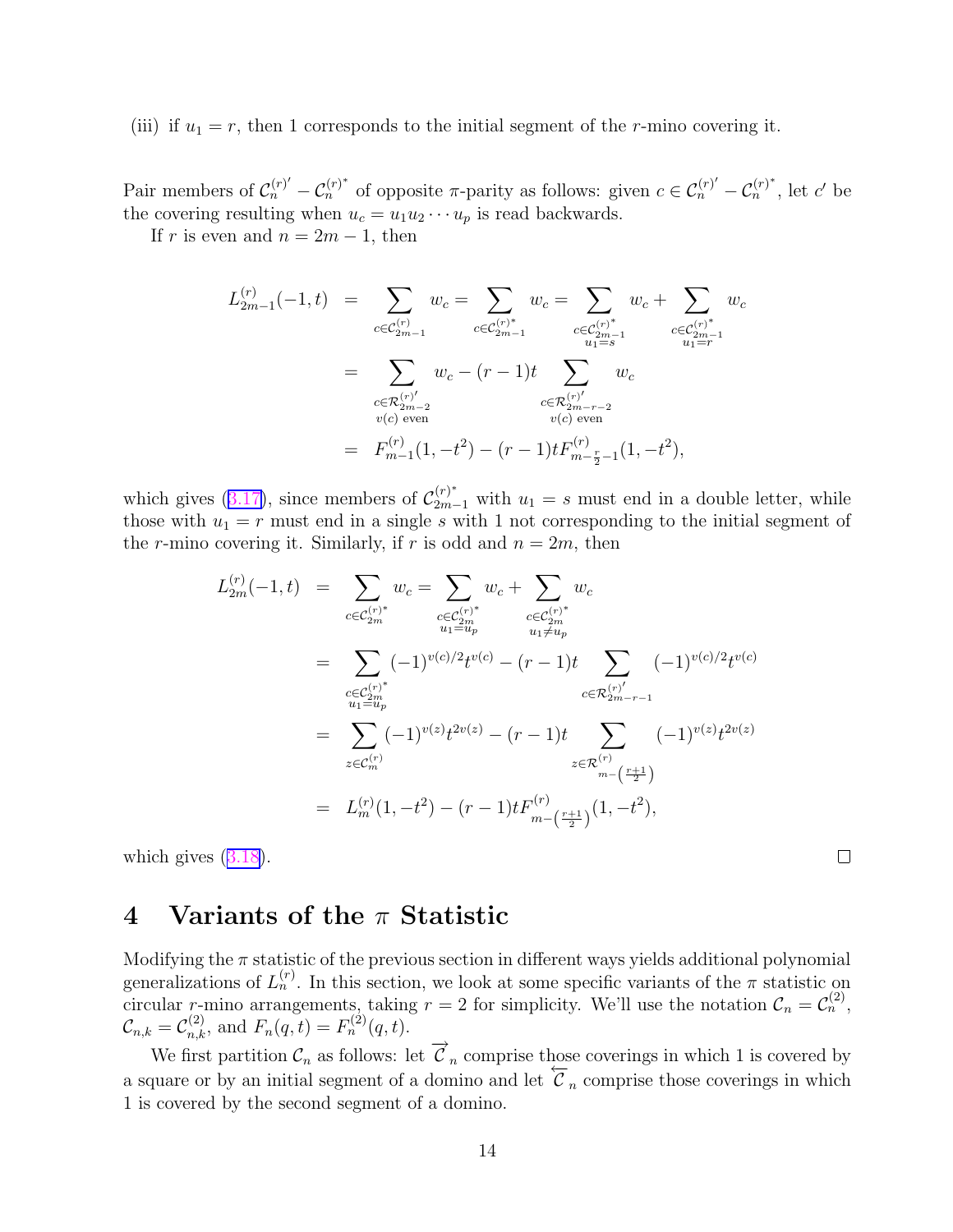<span id="page-14-0"></span>Define the statistic  $\pi_1$  on  $\mathcal{C}_n$  by

$$
\pi_1(c) = \begin{cases} \pi(c), & \text{if } c \in \overrightarrow{C}_n; \\ \pi(c) - 2v(c) + n, & \text{if } c \in \overleftarrow{C}_n. \end{cases}
$$
\n(4.1)

Note that  $\pi_1(c)$  gives the sum of the numbers obtained by counting back counterclockwise the pieces from each domino to the piece covering 2 whenever  $c \in \mathbb{R}$  $\frac{18}{2}$  ${\cal C}$   $_n.$ 

Theorem 4.1. For all  $n \in \mathbb{P}$ ,

$$
\sum_{c \in \mathcal{C}_n} q^{\pi_1(c)} t^{v(c)} = \sum_{0 \le k \le \lfloor n/2 \rfloor} q^{\binom{k+1}{2}} \left[ \frac{(n-k)_q + q^{n-2k} k_q}{(n-k)_q} \right] \binom{n-k}{k}_q t^k. \tag{4.2}
$$

*Proof.* By  $(2.10)$  $(2.10)$  when  $r = 2$ ,

$$
\sum_{c \in \mathcal{C}_{n,k}} q^{\pi_1(c)} = q^{\binom{k+1}{2}} \binom{n-k}{k}_q + q^{\binom{k}{2}+k+(n-2k)} \binom{n-k-1}{k-1}_q
$$
\n
$$
= q^{\binom{k+1}{2}} \left[ \binom{n-k}{k}_q + q^{n-2k} \frac{k_q}{(n-k)_q} \binom{n-k}{k}_q \right]
$$
\n
$$
= q^{\binom{k+1}{2}} \left[ \frac{(n-k)_q + q^{n-2k} k_q}{(n-k)_q} \right] \binom{n-k}{k}_q.
$$

If  $\hat{L}_n(q,t)$  denotes the distribution polynomial in  $(4.2)$ , then

$$
\hat{L}_n(q,t) = F_n(q,t) + q^{n-1} t F_{n-2}(q,t/q), \quad n \ge 1,
$$
\n(4.3)

 $\Box$ 

by  $(4.2)$  and  $(2.10)$ , or by considering whether or not c belongs to  $\overrightarrow{\mathcal{C}}_n$ . The  $\hat{L}_n(q,t)$  satisfy the nice recurrence

$$
\hat{L}_n(q,t) = \hat{L}_{n-1}(q,qt) + qt\hat{L}_{n-2}(q,qt), \quad n \ge 3,
$$
\n(4.4)

with  $\hat{L}_1(q,t) = 1$  and  $\hat{L}_2(q,t) = 1 + 2qt$ , the first term of (4.4) accounting for those  $c \in \mathbb{R}$ →−  ${\cal C}$  n where 1 is covered by a square as well as those  $c \in \mathbb{R}$ ←−  $\mathcal{C}_n$  where 2 is covered by a square and the second term accounting for the cases that remain.

Next define  $\pi_2$  on  $\mathcal{C}_n$  by

$$
\pi_2(c) = \begin{cases} \pi(c), & \text{if } c \in \overrightarrow{C}_n; \\ \pi(c) - v(c), & \text{if } c \in \overleftarrow{C}_n. \end{cases}
$$
\n(4.5)

Theorem 4.2. For all  $n \in \mathbb{P}$ ,

$$
\sum_{c \in \mathcal{C}_n} q^{\pi_2(c)} t^{v(c)} = \sum_{0 \le k \le \lfloor n/2 \rfloor} q^{\binom{k}{2}} \frac{n_q}{(n-k)_q} {n-k \choose k}_q t^k.
$$
 (4.6)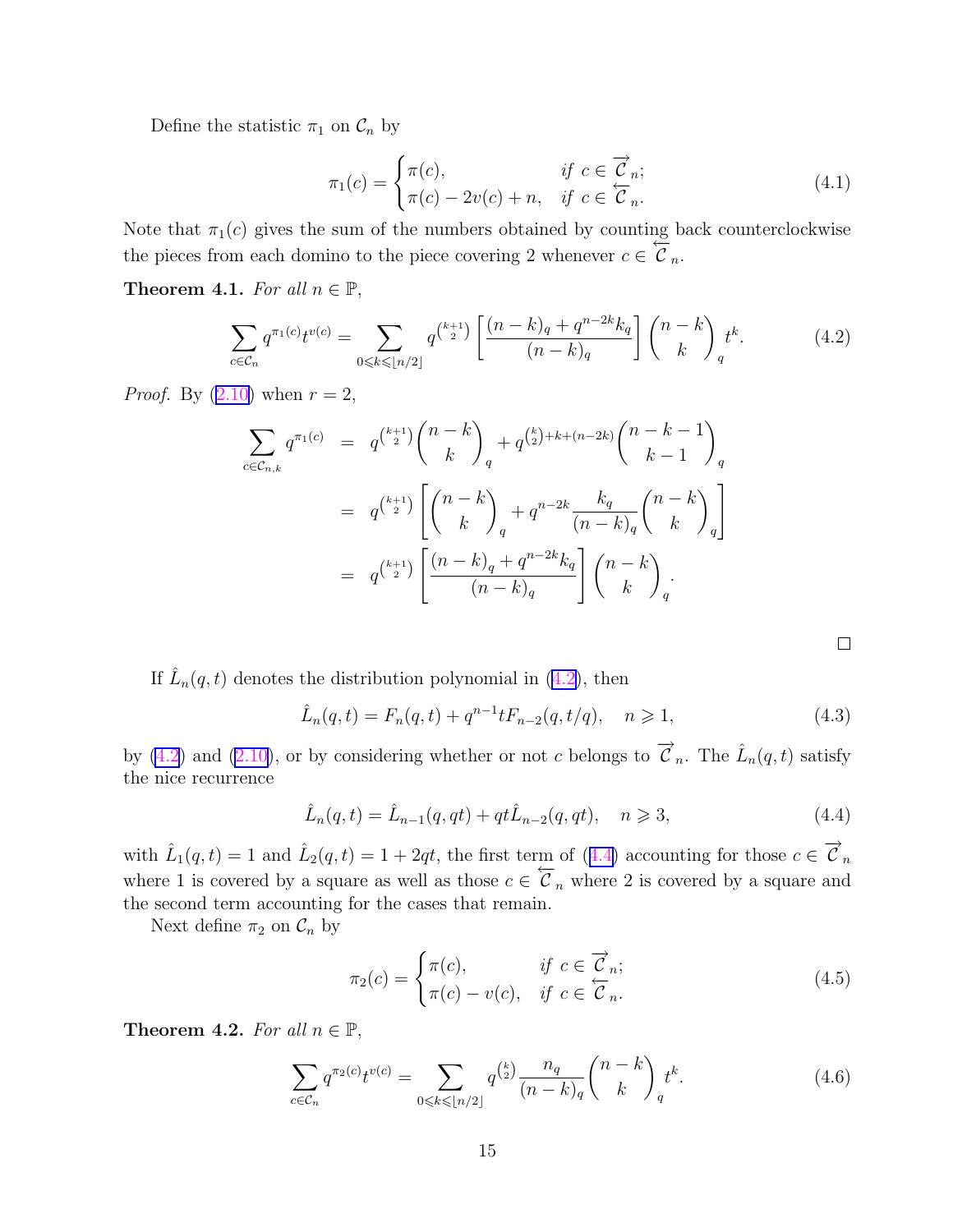<span id="page-15-0"></span>*Proof.* By  $(2.10)$  $(2.10)$  when  $r = 2$ ,

$$
\sum_{c \in \mathcal{C}_{n,k}} q^{\pi_2(c)} = q^{\binom{k+1}{2}} \binom{n-k}{k}_q + q^{\binom{k}{2}+k-k} \binom{n-k-1}{k-1}_q
$$
  

$$
= q^{\binom{k}{2}} \left[ \frac{q^k (n-k)_q + k_q}{(n-k)_q} \right] \binom{n-k}{k}_q
$$
  

$$
= q^{\binom{k}{2}} \frac{n_q}{(n-k)_q} \binom{n-k}{k}_q.
$$

Theorem 4.2 provides a combinatorial interpretation of the generalized Lucas polynomials

$$
Luc_n(x,t) := \sum_{0 \le k \le \lfloor n/2 \rfloor} q^{\binom{k}{2}} \frac{n_q}{(n-k)_q} {n-k \choose k}_q x^{n-2k} t^k,
$$
\n(4.7)

 $\Box$ 

studied by Cigler [[2,](#page-16-0) [3](#page-16-0)]. Note that the joint distribution of  $\pi_2$  and v on  $\mathcal{C}_n$  is  $Luc_n(1,t)$ , with the x variable of  $Luc_n(x,t)$  recording the number of squares in  $c \in \mathcal{C}_n$ . Considering whether or not c belongs to  $\rightarrow$  $\mathcal{C}_n$  leads directly to the relation (cf. [[3\]](#page-16-0))

$$
Luc_n(1,t) = F_n(q,t) + tF_{n-2}(q,t), \quad n \geq 1.
$$
\n(4.8)

The  $Luc_n(1,t)$  do not seem to satisfy a two-term recurrence like  $(3.7)$  $(3.7)$  or  $(4.4)$  $(4.4)$ .

Similar reasoning shows that  $Luc_n(1,t)$  is also the joint distribution of the statistics  $\pi_3$ and v on  $\mathcal{C}_n$ , where

$$
\pi_3(c) = \begin{cases} \pi(c) - v(c), & \text{if } c \in \overrightarrow{C}_n; \\ \pi(c) - 2v(c) + n, & \text{if } c \in \overleftarrow{C}_n, \end{cases}
$$
\n(4.9)

which yields the relation

$$
Luc_n(1,t) = F_n(q, t/q) + q^{n-1} t F_{n-2}(q, t/q), \quad n \geq 1.
$$
 (4.10)

The  $\pi_2$  statistic on  $\mathcal{C}_n$  can be generalized to  $\mathcal{C}_n^{(r)}$  by letting  $\pi_2(c) = \pi(c)$ , if the number 1 is covered by a square or an initial segment of an r-mino, and letting  $\pi_2(c) = \pi(c) - v(c)$ , otherwise. Reasoning as in Theorem 4.2 with  $\pi_2$  on  $\mathcal{C}_n^{(r)}$  leads to

$$
Luc_n^{(r)}(x,t) := \sum_{0 \le k \le \lfloor n/r \rfloor} q^{\binom{k}{2}} \left[ \frac{(r-2)k_q + (n - (r-2)k)_q}{(n - (r-1)k)_q} \right] \binom{n - (r-1)k}{k}_q x^{n - rk} t^k, \tag{4.11}
$$

which generalizes  $Luc_n(x,t)$ . The  $Luc_n^{(r)}(x,t)$  are connected with the  $F_n^{(r)}(q,t)$  by the simple relation

$$
Luc_n^{(r)}(1,t) = F_n^{(r)}(q,t) + (r-1)tF_{n-r}^{(r)}(q,t), \qquad n \geq 1,
$$
\n(4.12)

which generalizes  $(4.8)$ .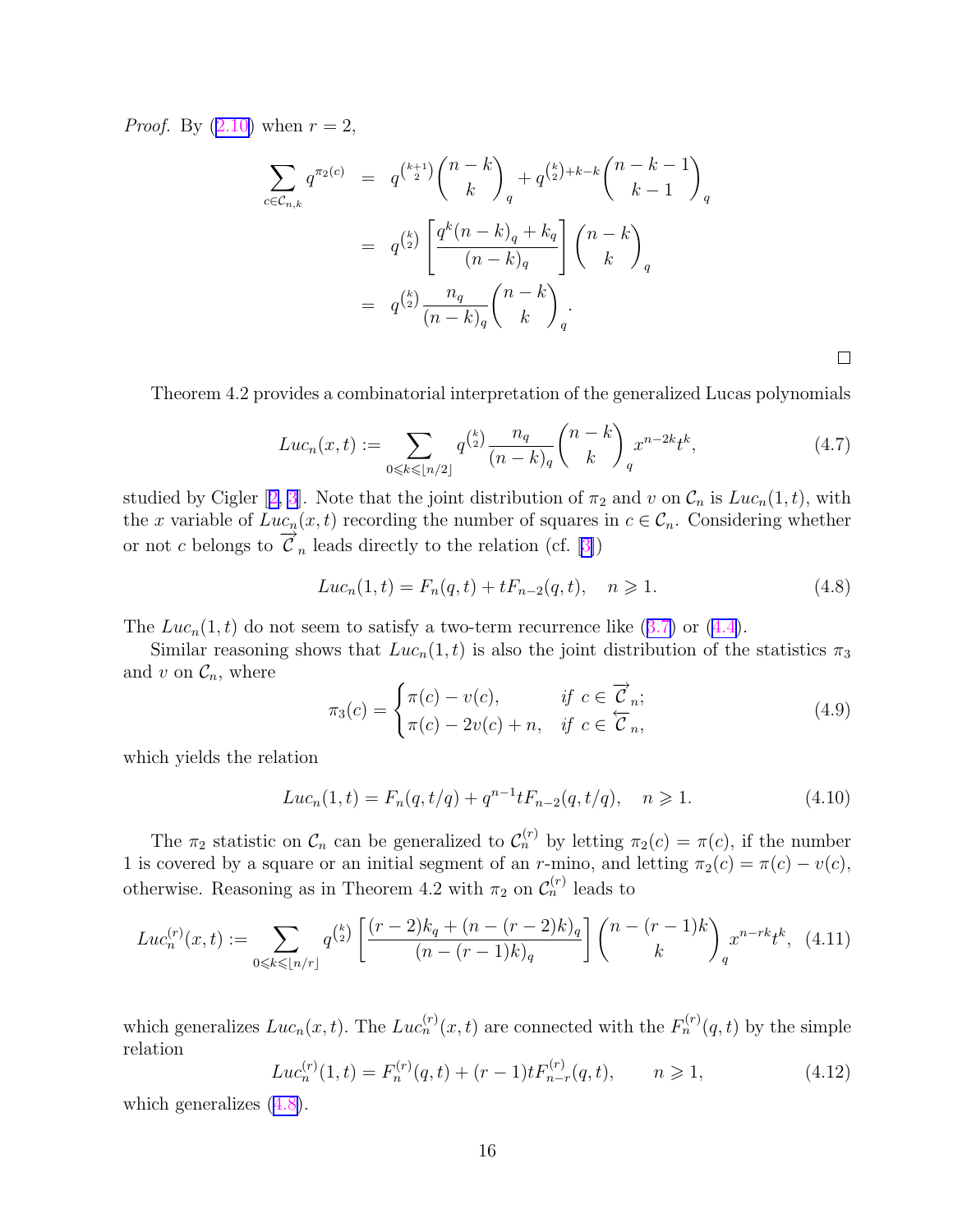## <span id="page-16-0"></span>Acknowledgment

The authors would like to thank the anonymous referee for formulas  $(2.8)$  $(2.8)$ ,  $(2.9)$  $(2.9)$ ,  $(4.11)$  $(4.11)$ , and ([4.12\)](#page-15-0).

## References

- [1] L. Carlitz, Fibonacci notes 3: q-Fibonacci polynomials, Fibonacci Quart. 12 (1974), 317–322.
- [2] J. Cigler, Einige  $q$ -Analoga der Lucas- and Fibonacci-Polynome,  $\ddot{O}$ sterreich. Akad. Wiss. *Math.-Natur. Kl. Sitzungsber. II* 211  $(2002)$ , 3-20.
- [3] J. Cigler, A new class of q-Fibonacci polynomials, [Electron.](http://www.combinatorics.org/Volume_10/Abstracts/v10i1r19.html) J. Combin. 10 (2003), #R19.
- [4] J. Cigler, Some algebraic aspects of Morse code sequences, Discrete Math. Theor. Comput. Sci. 6 (2003), 55–68.
- [5] J. Cigler, q-Fibonacci polynomials and the Rogers-Ramanujan identities, Ann. Combin. 8 (2004), 269–285.
- [6] S. Ekhad and D. Zeilberger, The number of solutions of  $X^2 = 0$  in [triangular](http://www.combinatorics.org/Volume_3/Abstracts/v3i1r2.html) matrices over  $GF(q)$  $GF(q)$ , *Electron. J. Combin.* **3** (1) (1996),  $\#R2$ .
- [7] B. Kupershmidt, q-Analogues of classical 6-periodicity, J. Nonlinear Math. Physics 10 (2003), 318–339.
- [8] M. Shattuck and C. Wagner, Parity theorems for statistics on domino [arrangements,](http://www.combinatorics.org/Volume_12/Abstracts/v12i1n10.html) *Electron. J. Combin.* **12** (2005),  $\#N10$ .
- [9] M. Shattuck and C. Wagner, A new statistic on linear and circular  $r$ -mino [arrangements,](http://www.combinatorics.org/Volume_13/Abstracts/v13i1r42.html) *Electron. J. Combin.* **13** (1) (2006),  $\#R42$ .
- [10] R. Stanley, Enumerative Combinatorics, Vol. I, Wadsworth and Brooks/Cole, 1986.
- [11] C. Wagner, Generalized Stirling and Lah numbers, Discrete Math. 160 (1996), 199–218.
- [12] H. Wilf, generatingfunctionology, Academic Press, 1990.

2000 Mathematics Subject Classification: Primary 11B39; Secondary 05A15. Keywords: r-mino arrangement, polynomial generalization, Fibonacci numbers, Lucas numbers.

(Concerned with sequences [A000045](http://www.research.att.com/cgi-bin/access.cgi/as/~njas/sequences/eisA.cgi?Anum=A000045) and [A000204.](http://www.research.att.com/cgi-bin/access.cgi/as/~njas/sequences/eisA.cgi?Anum=A000204))